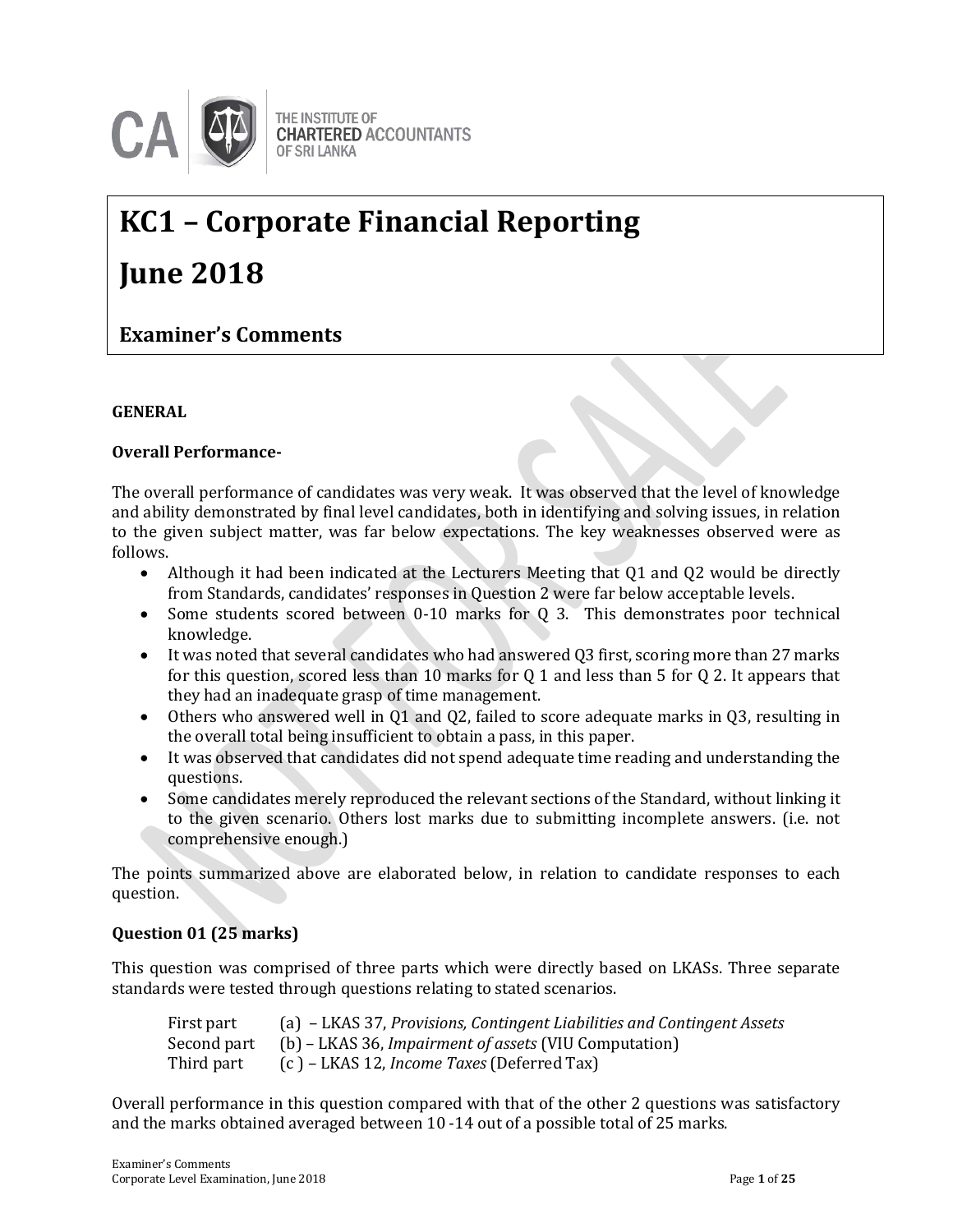Almost all candidates had answered all three parts and there were none who had not attempted this question. However, of the three parts, students scored very well in part (b), whilst lower grades were obtained in part (a).

The following points were noted in the answer scripts;

Part (a) LKAS 37, *Provisions, Contingent Liabilities and Contingent Assets*

- Some candidates were unable to identify the past events resulting in a present obligation, based on the given information.
- **A** few students had stated that there was no present obligation as at 31.03.2018, but that such an obligation would arise only in the financial year 2018/2019.
- As the lawyers' opinion was received after the end of the accounting period (in April 2018), per the information given in the question, some candidates incorrectly identified this is an adjusting event.
- Almost 25% of the candidates did not know the difference between a provision and a contingent liability.
- Even though most candidates were aware of the recognition criteria for a provision (i.e the theory component), application of this technical knowledge was not at a satisfactory level.
- Some candidates incorrectly identified the scenario as a contingent liability as at 31.03.2018, but concluded that a provision should be made in the financial statements for the contingent liability.
- Many of the candidates' demonstrated a lack of comprehension regarding disclosure requirements related to provisions and contingent assets.
- The computation of amount of the provision was incorrect, in some instances. E.g. In the given scenario, the lawsuit against the company was for a claim of Rs. 1 billion. However, the lawyers estimate was that payment of 80% of the claim is highly probable.
	- 1. A few had identified the provision needing to be equivalent to Rs.1 billion.
	- 2. Some however, had netted off the Rs. 0.8 billion provision with the 'insurance claim receivable', a contingent asset as per the given information.

Part (b) LKAS 36 *Impairment of assets* (Value In Use Computation)

- Most of the students had mentioned the theory relating to the VIU calculation as per the standard, but hadn't applied them to the given scenario properly/completely.
- Further the theory relating to VIU, regarding restructuring, discount rate used and future growth rate were incomplete in most cases, resulting in the loss of some marks.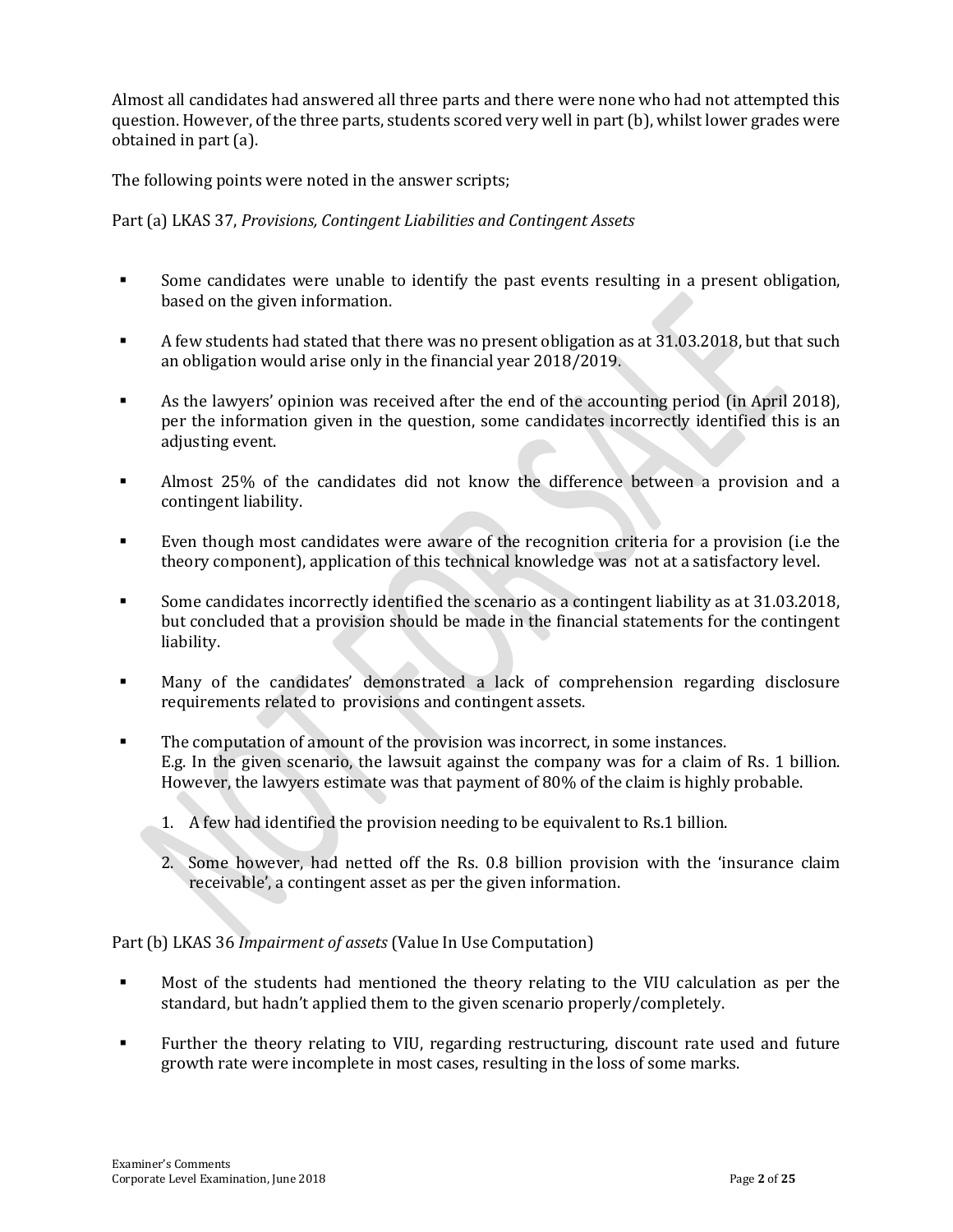- E.g.: Candidates answered in general, i.e.
- 1. Managements' commitment to future restructuring was not referred to, in some instances. Instead candidates made general reference to the fact that cash flows from restructuring should not be included in VIU calculations.
- 2. Similarly, some candidates merely wrote that a steady or declining growth rate would have to be used, without giving reasons as to why a higher growth rate was not justifiable.
- Only a small number of candidates had said that the "asset should be tested for impairment, in its current condition".

Part (c) LKAS 12, *Income Taxes* (Deferred Tax)

- A few students had mentioned that land should not be revalued, and that the given revaluation was only for the building component.
- Only one candidate was found to have calculated the Deferred tax liability on Revaluation, at the rate of 10%, (tax rate for capital gains), and not at the rate of 28%.
- The reason for not calculating deferred tax on Goodwill, upon acquisition, was not described correctly /completely, in most answers.
- Even though some students demonstrated knowledge that, when there is a history of recent tax losses, the whole amount of deferred tax asset could not be set off against the deferred tax liability available, they hadn't applied it correctly in the computation.
- The need for disclosure in the financial statement, of the deferred tax asset portion which exceeds the available taxable temporary differences, was omitted in most of the answer scripts.

## **Question 02 (25 marks)**

.

A majority of the candidates fared poorly in responding to this question. Of all three questions, the lowest average marks were obtained for this question. Once again, as in question 1, this too had several parts, to test students on specified Accounting Standards, and the Corporate Governance Code.

First part (a) – LKAS 40, *Investment property* Second part (b) – Corporate Governance Third part (c) – SLFRS 15, *Revenue from contracts with customers* Fourth part (d) – SLFRS 13, *Fair Value measurement*

The main reasons identified, for loss of marks, could be grouped, as follows.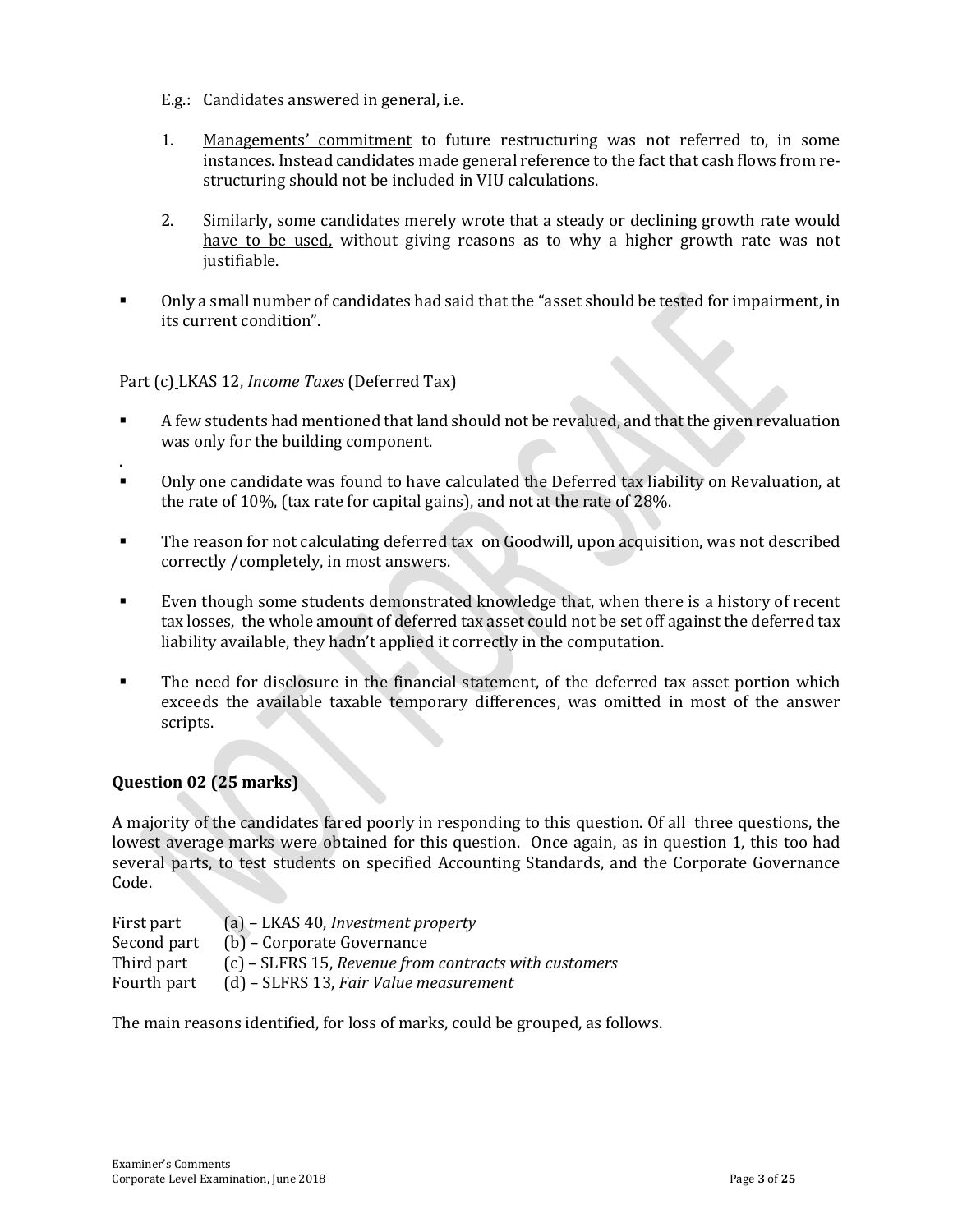In part (a) the question set, was on investment property, with several scenarios being given, and candidates being required to propose the required changes to the accounting treatment in the Consolidated Financial Statements.

There were 10 marks allocated for this part. The following mistakes made by candidates, prevented them from obtaining adequate marks for this part.

- A considerable number of candidates discussed in detail the accounting entries in the individual companies, and had even written journal entries. However, the requirement was to discuss how the scenarios were to be treated in Consolidated Financial Statements. They were unable to score any marks, for their responses.
- Some answers were assessed as incomplete and hence they lost the opportunity to obtain full marks. E.g.: The Kalutara property, which had been transferred, changed from being an owner occupied property to an investment property. The transfer had taken place in the middle of the year, and marks were allocated for correctly explaining the treatment of this transaction, up to the date of transfer, at the time of transfer, and in valuation at year end. Most candidates directly commenced their answers with the treatment at the time of transfer, and how the fair value gain should be treated. A majority were silent on how it should be measured at year end. Candidates therefore lost marks, as the answers were not sufficiently comprehensive.
- There were some others who missed out in discussing the main points. The examiners expected that the application of the Investment Property Standard would be addressed, but candidates answers focused on the elimination of rent income in consolidation ( where the property has been rented to the subsidiary for use as the head office) and reversal of over depreciation ( where there was a change in use from PPE to investment property).

In part (b) **-** the examiner was testing the student's understanding of the application of the Code of Best Practice on Corporate Governance. Whilst this was a relatively easy question with an allocation of 5 marks, many irrelevant answers were given. It was observed that even in previous examinations on the same topic, candidates tended to write all they could remember of the Corporate Governance Code, without actually addressing what was required in the question.

- The question focused on Board Responsibilities and an evaluation of CEO's Performance. Without understanding the question, some candidates wrote that, the CEO failing to meet the set target, was not considered good professional behavior, and went on to discuss the code of ethics. These answers were not at all relevant, as the question specifically mentioned the need to resolve the problem, applying the requirements of the Code of Best Practice on Corporate Governance.
- There were others who said that, not achieving set targets would be a risk to the company, and then went on to discuss in detail, the responsibility of the Board of Directors re risk management and internal controls.
- A considerable number of candidates wrote that having a good talent pool on the Board would assist in overcoming the problem of the CEO not being able to achieve set targets.

Candidates failed to score an easy 5 marks, due to not reading and comprehending what was asked for specifically, in the question, and responding accordingly.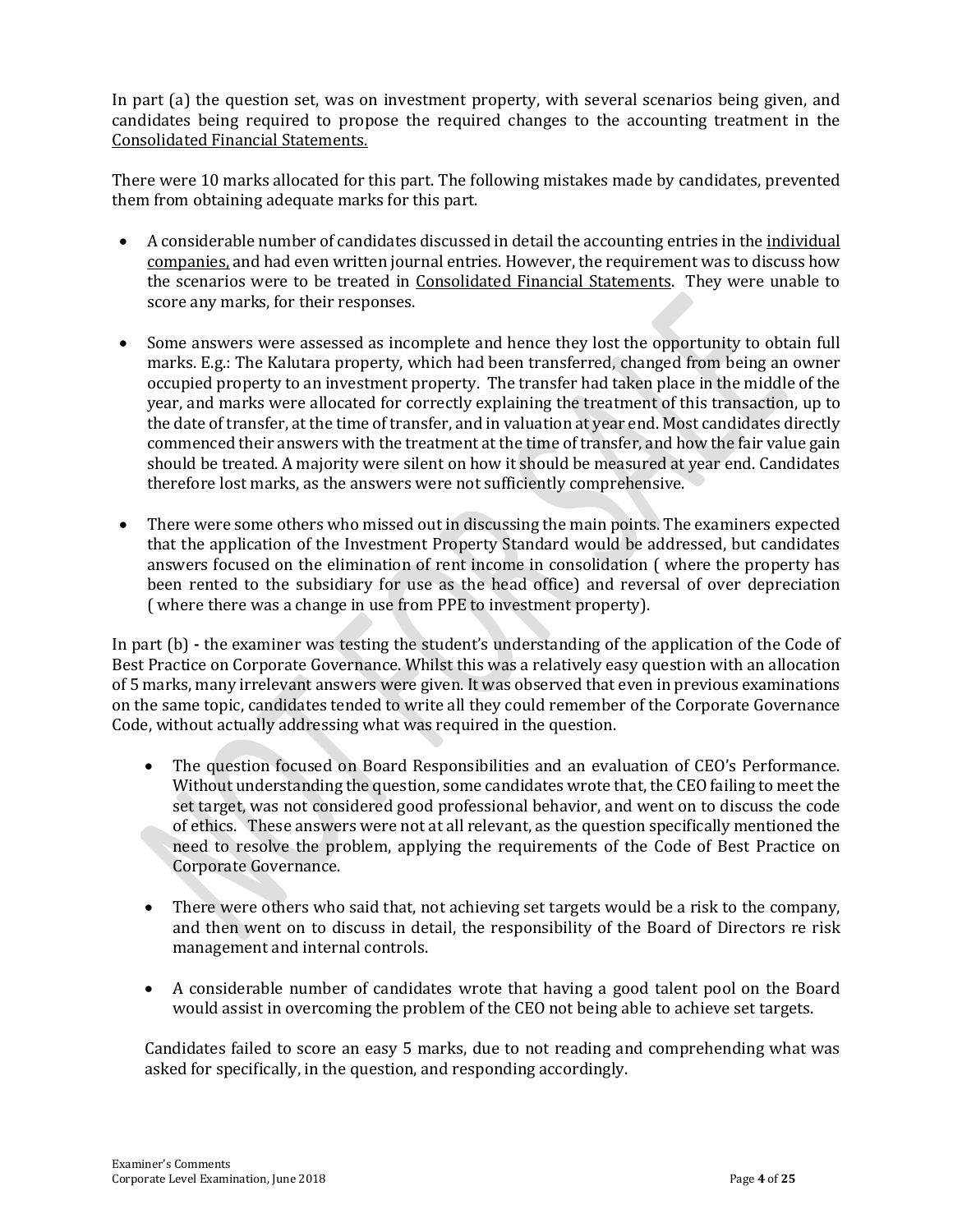In part (c) **-** which carried six marks, the question required candidates to advise the management regarding the performance obligations of a contract.

 Many of the candidates wrote the theory – the need to identify each promise as a performance obligation and the criteria to be met for a good or service to be considered distinct, and scored about a third of the allocated marks. However, they failed to score on application. Some had incorrectly concluded that as some competitors also regularly sell many services separately (i.e. 1st criteria met), these should be billed separately.

In part  $(d)$  –

- It was noted that the application of the fair value hierarchy was not understood by many candidates.
- Some candidates just commented that the classification is either correct or incorrect but did not provide justification and thereby lost valuable marks.

## **Question 03 (50 marks)**

The overall performance was disappointing. Only a few candidates gained marks above 26. The main reasons for weak performance can be attributed to: students not understanding the question properly, lack of technical knowledge, unstructured answers, and answers given not being relevant to the question asked.

Some of the more common mistakes are discussed below.

In part (a)

- Candidates lacked knowledge on how to adjust for change in % holding (from Joint venture (JV) to Subsidiary) which results in a disposal gain/loss.
- Since it was a step acquisition, the change in % holding of NCI (from 30% to 40%) needed to be considered in the goodwill computation. This was not addressed, by many.
- In the computation of goodwill, instead of taking the fair value of the Joint venture, most candidates had taken the carrying amount of equity.
- A few candidates had incorrectly identified ETD PLC as an Associate, without giving a proper basis for doing so.

In part (b)

- The candidates were required to advise on principles relating to the accounting treatment of a merger. It was noted that familiarity with SORPs relating to mergers and the scope of applicable SLFRS, were lacking, in many of the answers submitted by candidates.
- The candidates failed to identify the common control transaction and to construct their answers accordingly. Instead of the principles of accounting, they discussed the benefits of the merger, such as improving efficiency, staff reduction etc.
- Others mainly addressed the pros & cons of merger- strategies, and factors to be considered in mergers, rather than the required accounting perspective.

In part  $(c)$ 

 The examiner required an explanation to the Board, regarding the implications of applying the SLFRS 16 *Leases* Standard. A considerable number of candidates were able to clearly identify the impact of application of SLFRS 16. However, it was observed that some candidates did not have a clear understanding of this Standard, at all.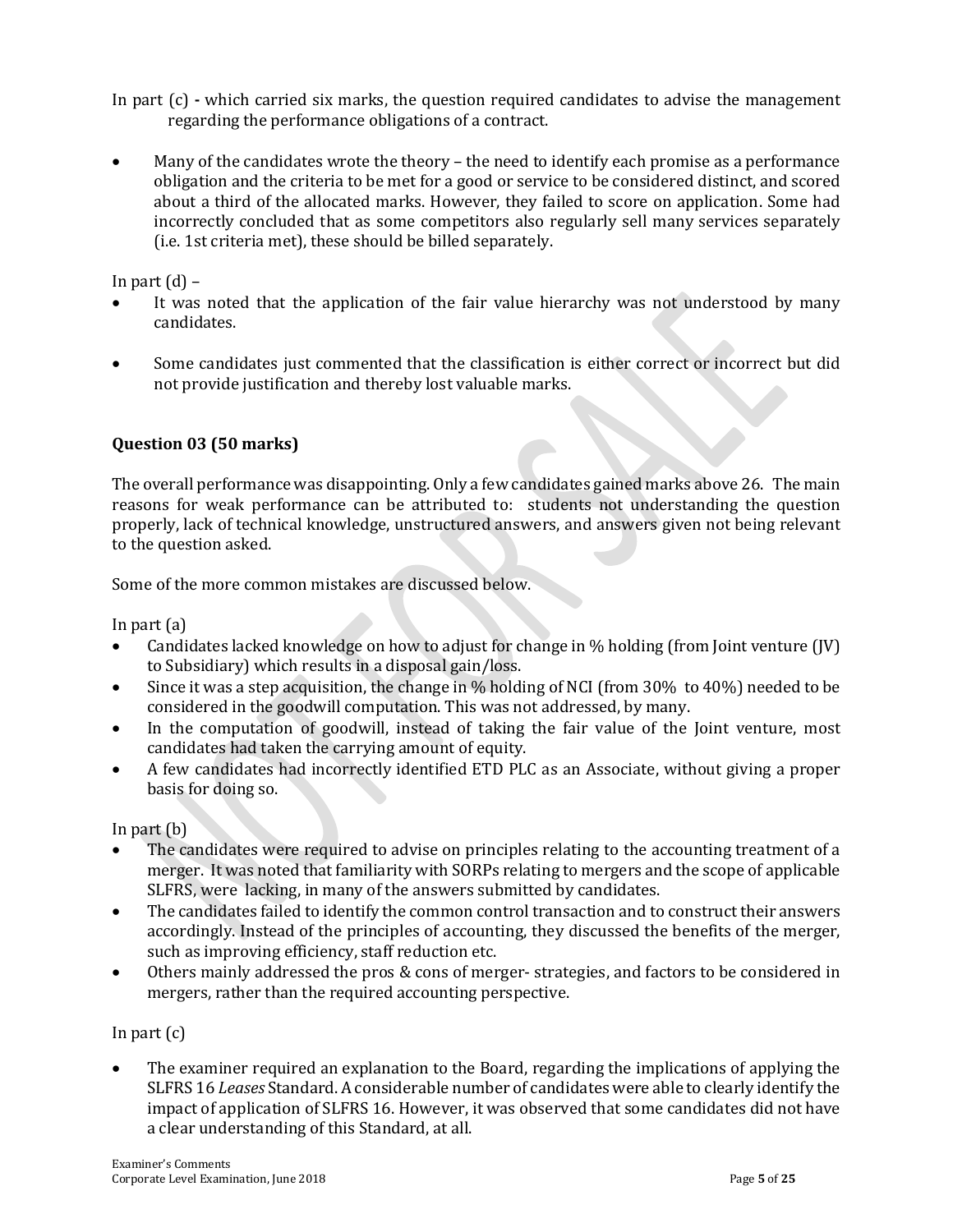- Some were confused, referencing an earlier version of the standard (Type A and Type B).
- Although there was no such classification, some mentioned requirements pertaining to operating and finance lease classifications.

In part (d)

- Students were required to evaluate the suitability of the classification of the given segments. However, candidates had not linked the given scenarios to the appropriate standards.
- Most answers were focused on criteria for reportable segments, aggregation criteria, disclosures etc.

In part (e)

- This was a question on ethics. Candidates had identified the possible threats to integrity and objectivity. However, many had failed to link these to the requirements as stipulated in Section 320 of the Code of Ethics.
- Some candidates built their answers around the concept that the Board's view on the impairment of related party receivables, was that of Mr. Norman Subasinghe. Some others wasted time unnecessarily by addressing the safeguards available in this situation, which was not asked for, in the question.
- Instead of evaluating the given scenario, some candidates had reproduced the principle involved in the Code of ethics

In part (f) - Evaluating the performance of ET Finance PLC

- Most candidates mistakenly took 2017 comparatives of ETD PLC data for EPS and PE calculations. These candidates did not secure the 1 mark allocated for the EPS computation, but marks were awarded for the PE computation given, to ensure there would not be double penalization.
- It was observed that quite a number of candidates only commented on the Net Interest Margin, per the figures which were given in the unseen. The EPS and PE ratios were to be obtained from pre seen material, which had not been addressed in the answer. This resulted in a significant loss of marks.
- As non-financial factors, some candidates discussed factors which were common to both companies, such as regulations, industry norms etc.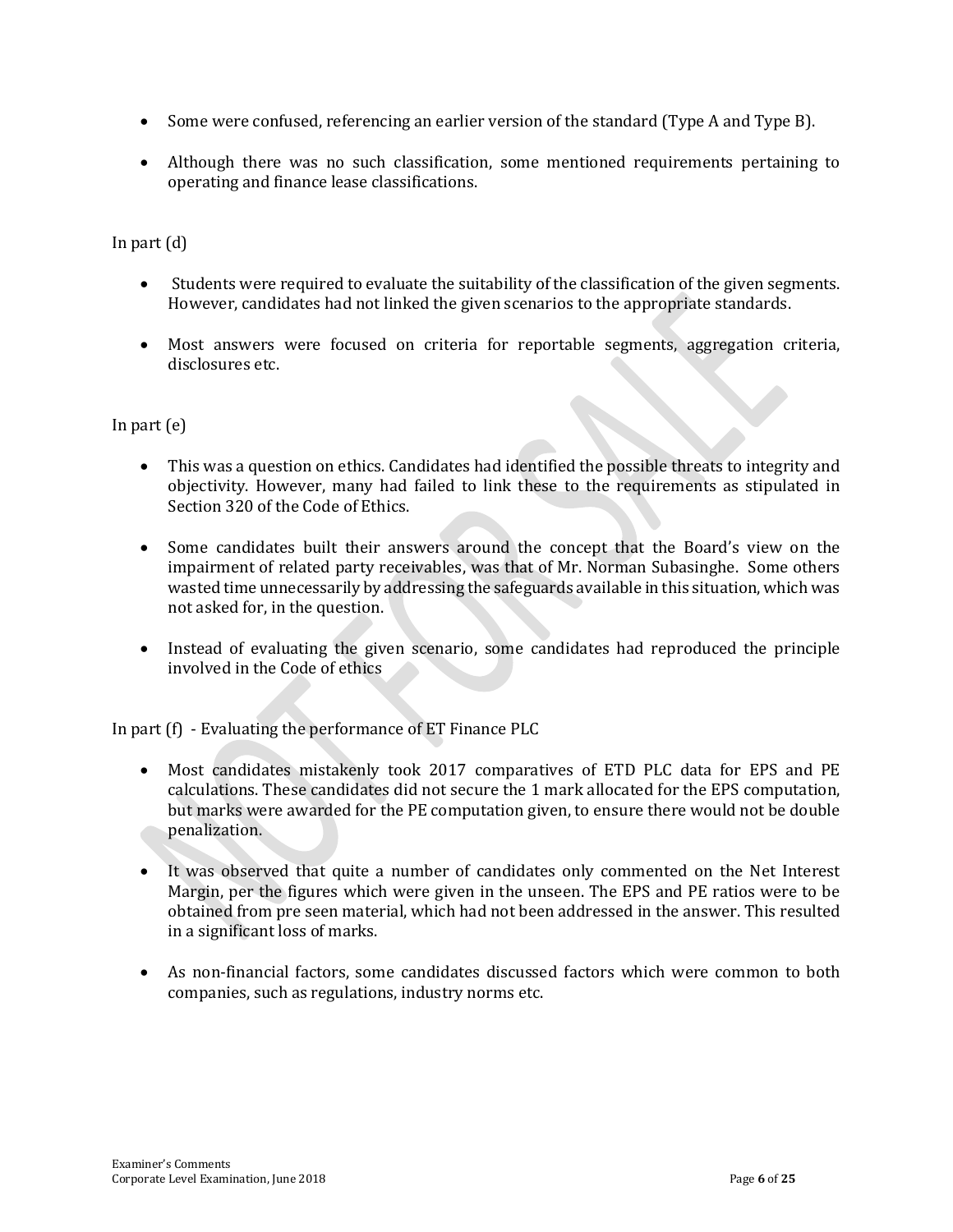

# **KC2 – Corporate Finance and Risk Management June 2018**

## **Examiner's Comments**

#### **Overall Comments**

On average, the performance on questions 1 & 2 were satisfactory. Except for a few, all other candidates were unable to understand part (b) of question 3.

#### **Question 01**

Three different financial criteria were tested in this question. Part (a) of the question was based on import costing. Part (b) covered shareholder investor ratios. Part (c) was based on zero coupon bonds.

#### **Observations:**

Almost all candidates attempted this question. Detailed observations for each part of the question are given below.

- (a) (i) The candidates were required to calculate the landed price of a 'can of imported fruit juice'. Due perhaps to insufficient time being allocated for reading and understanding the question, several mistakes had been made by the candidates. Some candidates were unaware of the components of landed cost, and hence totally disregarded both insurance and freight costs. Further, the percentage of tax – 64, had been considered a value, instead of multiplying the relevant variables at the applicable exchange rate by this percentage.
	- (ii) Candidates were required to assess the profits realised by the importer and the supermarket. Some students used incorrect formulae to calculate gross profit, i.e. some dividing gross profit by cost instead of selling price. Students had also made mistakes in computing finance cost related to working capital. i.e. instead of deducting creditors from debtors, they had added both together. Some had considered annual interest as finance cost/ income.
- (b) (i) Candidates were required to calculate the share price and the price earnings multiple of the given company. Most students earned full marks for this part. However, some students had taken profit before tax, for the computation of earnings, and dividend per share. Some students had not considered the correct growth rate in computing market price, using return on equity of 15% and the growth calculation based on the 'rb' model (6%). Some had used wrong formulae in market price calculations.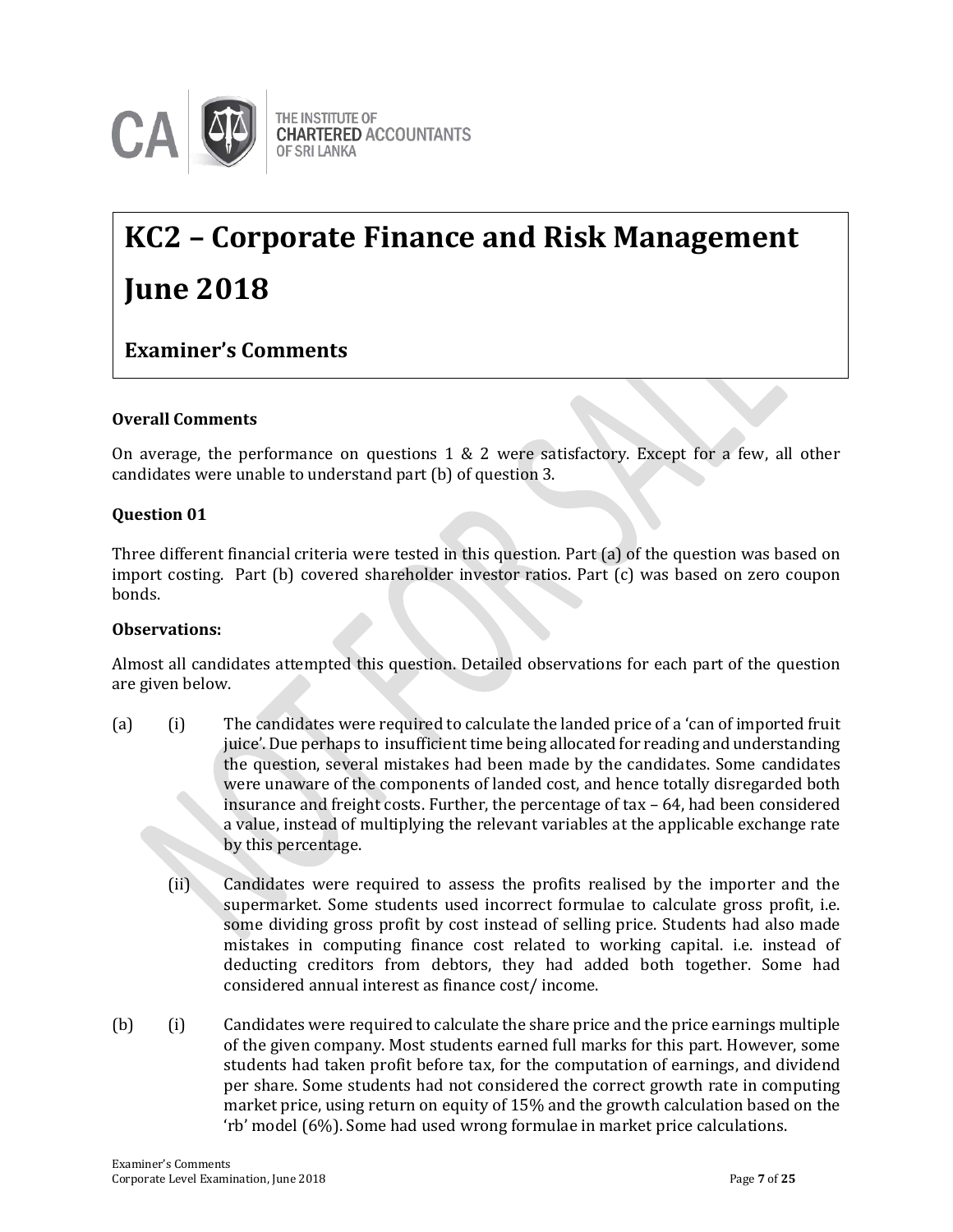- (ii) Candidates were required to calculate the dividend yield and to give an opinion on the investment. Most students earned full marks for this part. But some made mistakes in the formulae. Some were unable to express an opinion.
- (c) (i) Students were required to identify the Bond proceeds (Zero Coupon) raised by the Property Development Company listed on the Singapore Debt Market. Most students had not correctly calculated the Bond proceeds due to an apparent lack of knowledge of Zero Coupon Bond valuation.
	- (ii) Candidates were required to discuss the rate offered on the above Bond, as compared with the recent 5 year USD Bond issued by the Government of SL. They were also required to identify the steps the company could take, to mitigate the foreign exchange risk involved. Only a very few candidates were able to give the correct rates, as expected by the examiner. Also exchange rate mitigation strategies had not been correctly identified for the issue, by most of the candidates.

## **Question 02**

The candidates were required to write a formal Memo covering 4 points given in the question. It was noted that those who had attempted question No.02 first, earned more marks, compared to those who had attempted this, after completing question No 03, due possibly to their having insufficient time, to carefully read and answer the question because of poor time management.

Point (1): From the perspective of ABC, as an investor, the company selection sequence should have used both NPV based on each company's risk profile and profitability index, as well as the amount of capital available.

> Most candidates had attempted this part, and had earned higher marks as compared with those who had attempted the other 3 parts of the question. However, the following deficiencies were noted;

- I. Some candidates had shown confusion in selecting "Risk Free" rate. Some had taken WACC as the risk free rate and calculated the "Cost of Capital" of the projects using the CAPM formula. Others had taken the WACC of 12% of ABC as the Cost of Capital to calculate NPV of the three investment companies.
- II. Although the examiner had expected the candidates to take the average Treasury Bill Rate as the Risk Free rate, most candidates had considered a single Treasury Bill Rate, at a particular period, as the Risk Free Rate. E.g.; 90 days, beginning of the year rate of 9%.
- III. A few candidates had shown poor knowledge in calculating "Net Present Value (NPV)" of each investment. Some candidates had taken the proposed cash inflows and outflows, as is, (i.e. without discounting) and had taken the net cash flows as NPV.
- Point (2): Discussion of whether investment should be made in undervalued companies, stock market or money market.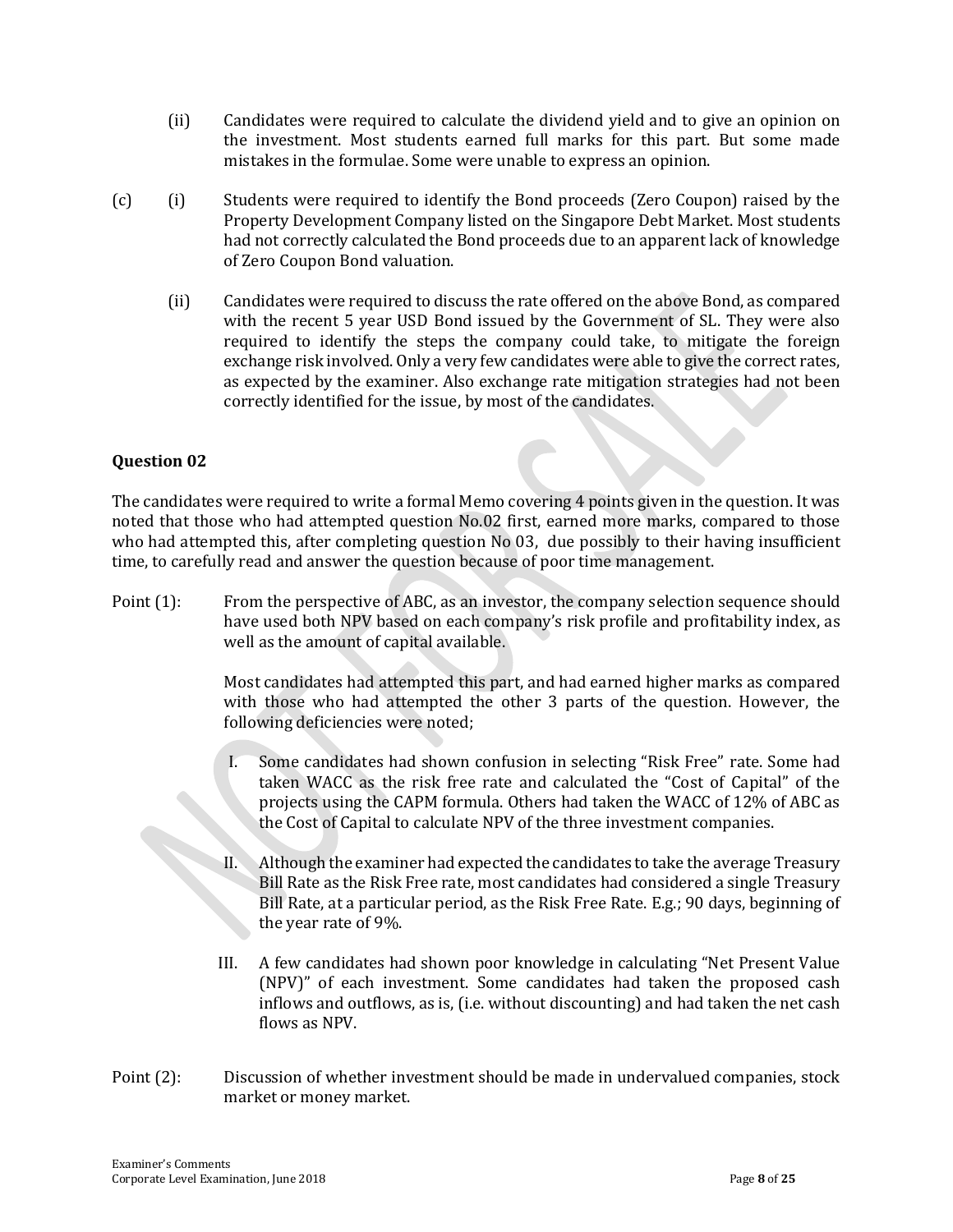Most students had shown poor knowledge in calculating the return from the investment in the share market, using the growth % of the share market Indices. Also, most of them had not compared the Return from Investments in 3 Companies with Money Market and Share Market investment returns nor selected the best option as being the investment in 3 Companies.

Most of the candidates had not explained the Money Market Investments and Share Market Investments appropriately. Candidates had only mentioned that the Risk in investing in the Share Market was higher.

Point (3): Looking for debt capital or extra capital in accepting both companies from a financial management perspective.

> Relying on the comments of the Chairman, most candidates had treated ABC Company as a highly geared Company, and recommended not opting for further debt financing. However most students did not pay heed to the information given in the question, that the "Company seems to be an ungeared Company".

> Some candidates had not been able to identify that Debt financing is cheaper and that it would bring down the WACC of the Company.

Point (4): The Chairman's attempt to repay Debt, at the cost of foregoing Profitable Projects, or gaining Equity Market return or Money Market return.

> As in part 3, most candidates had treated the ABC Company as a highly geared one and answered accordingly.

> They had not identified the advantage of having Debt Capital in the Capital Structure of the Company.

## **Question 03**

(a) As in Part (a) of the question candidates were required to discuss the effectiveness of Operational Risk Management in the company. They were also required to calculate the DOL.

Not all candidates attempted to answer this part of the question. Those who did, calculated the DOL using the correct formula and were able to arrive at the correct DOL.

 $DOL = % change in EBIT$ % change in Revenue

However, since DOL for the 3 companies ended up with negative values, these answers were limited only to the calculation. It appears that the negative figures had confused them, as this type of situation was not common.

Another group of candidates calculated DOL using the formula

DOL = Contribution Revenue

Even though the contribution was not given in the question, the gross profit was used instead.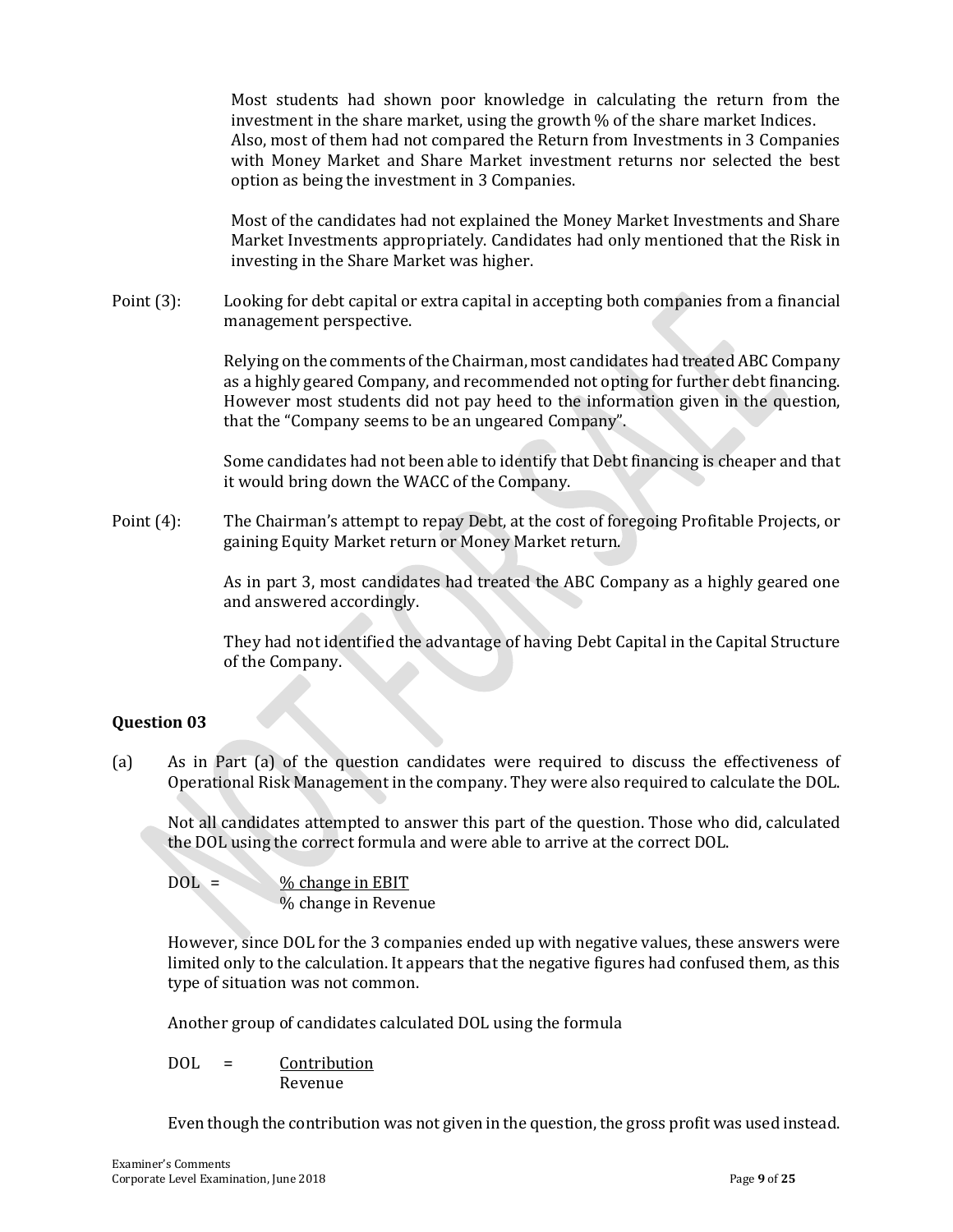Other candidates lost at least 4 marks as they had not read the question thoroughly, and calculated DOL for the Group, instead of for 4 companies in the Group.

(b) It appears that a fair number of candidates either had not attempted to answer this part of the question, or that their answer was limited to a few lines, and was insufficient.

As per the question, candidates were required to "write a report......with an approximate value for the joint venture investment………". The intention of the Examiner was to have the Student calculate the value of the J/V on a Residual Basis.

Since emphasis had been on the J/V, some candidates had attempted to calculate the J/V value using the values given for the J/V in Annexure 6 of the pre-seen.

Candidates had made various irrelevant calculations and not given proper answers to the question – requiring a Net Assets calculation of two companies.

In the question, candidates were expected to write a report to The Management of the company. The responses demonstrated a lack of adequate knowledge in constructing 'findings'.

(c) Candidates were required to evaluate the offer received, using NPV techniques, and to compare it with the cash offer received, giving reasons for the recommendation made. There were no ambiguities in this question. Unfortunately, the answers given were not considered satisfactory, for this level of examination.

The candidates' knowledge of application of annuity and terminal value was poor, in the given answers.

Additionally, candidates failed to get a satisfactory level of marks for this part, due to the following errors.

- I. The number of preference shares to be issued ignored the 5% premium. In place of the premium, some candidates calculated this as a discount  $(100 - 5 = 95)$
- II. Failure to identify that ETD owns only 70% of ET Finance.
- III. Redemption value of 112.50 after 15 years not being considered.
- IV. Failure to understand the risk associated with preference shares due to the 15-year long duration.
- V. Ignoring the importance of receiving cash now.
- (d). Candidates were required to comment on the proposed dividend policy. On average, a fair number of candidates were able to score 3 – 4 marks, by referring to the theories of dividend policies such as residual theory, traditional value and irrelevancy theory. However, a proper evaluation of the given Company had not been made in most answers. Candidates had merely mentioned the theories attached to dividend declaration, without connecting their relevance to the practical situation at ETD PLC, demonstrating poor applicability of the stated theories.

In addition to the above, some had also argued that there had been no necessity to borrow funds,to pay dividends, as per financial statements, as enough funds were available. To justify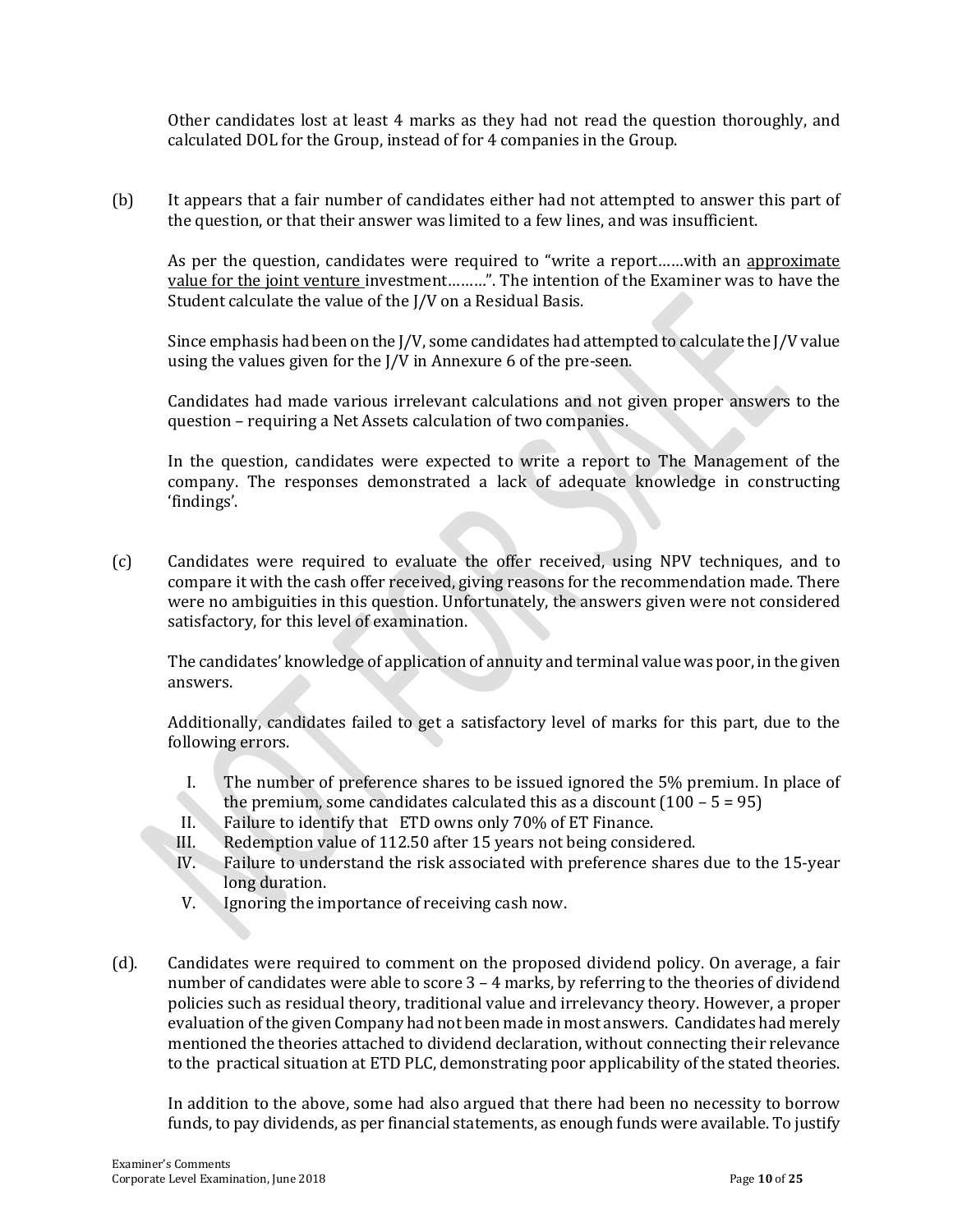this line of thinking, they had cited the further investments as shown in loss making J/E in the year 2017 and 2018.

However, most of the candidates failed to mention factors such as;

- I. The need to meet the solvency test requirement
- II. The legal position regarding borrowing funds

Examiner's Comments Corporate Level Examination, June 2018 Page **11** of **25**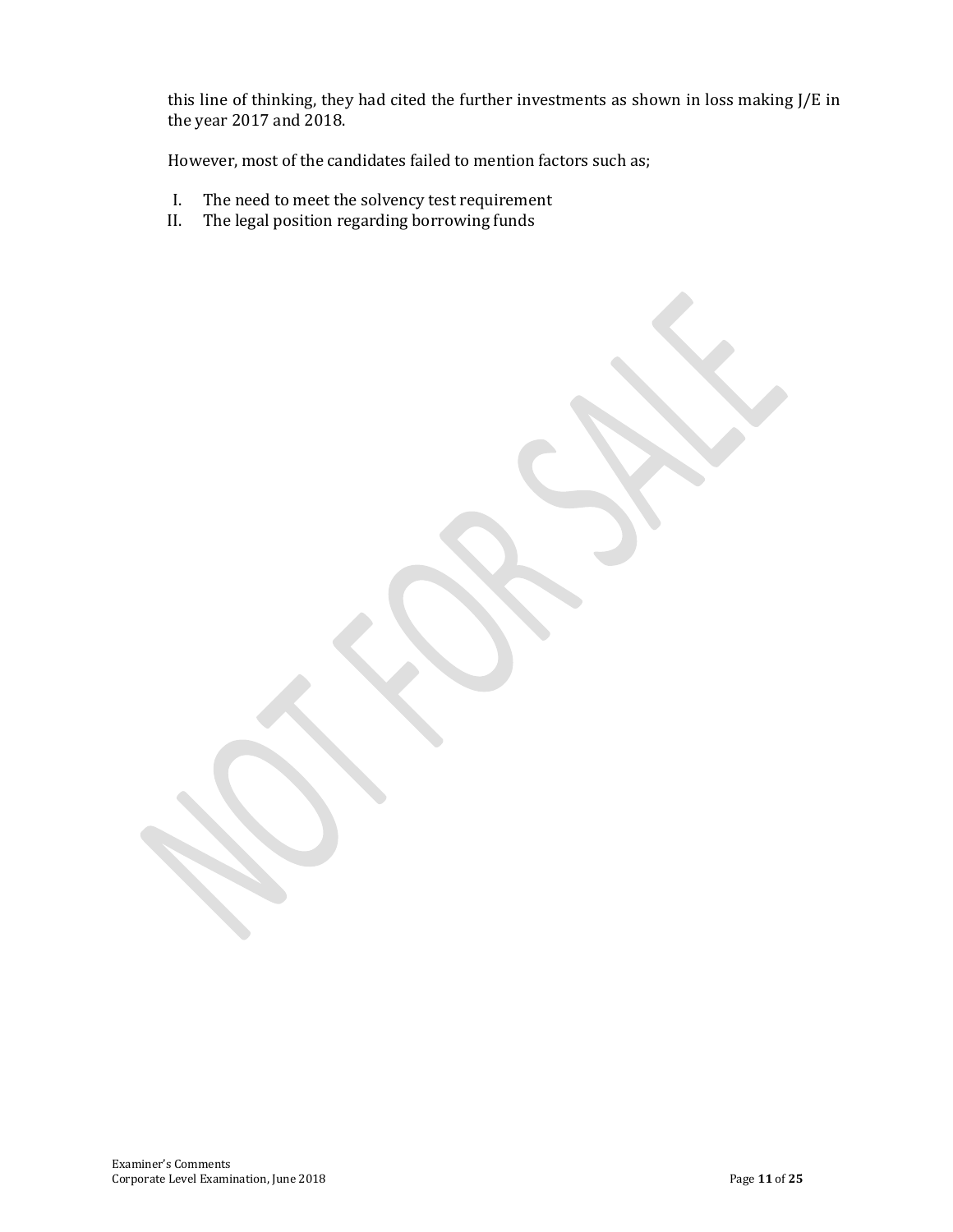

# **KC3 – Corporate Taxation June 2018**

## **Examiner's Comments**

## **General**

Overall, the candidates made a good attempt at completing the questions and answers were satisfactory, when compared with previous examinations.

Most of the candidates had approached the questions methodically, and so producing focused and relevant answers, addressing the core components of each requirement.

Examiners required more from students than merely displaying technical knowledge, as this was considered inadequate for corporate level examinations. It was expected that students would be able to compile comprehensive tax computations, demonstrate tax planning capability, strategize on minimizing tax expenses & mitigating risks, as well as the ability to effectively communicate with tax authorities, clients and managers etc.

Given that this was an Open Book Examination, the high standard expected from students, in terms of their ability to present answers which highlighted the relevant technical & legal aspects, was not fully met.

Students needed to be more focused on the structure of the paper, since the three questions were prepared based on practical scenarios. The answers should have been more constructive and presented as per the examiner's expectations outlined above. Students should focus on technical accuracy, actions recommended i.e. action verbs, expected learning outcomes, knowledge of process, and knowledge dissemination.

The under-mentioned reasons could have a negative impact on student performance;

- Lack of pre-study connected with the pre seen case study materials.
- Lack of understanding of the requirements in the questions (not focused on action verbs)
- Focusing on irrelevant facts and thereby causing a time constraint
- Lack of pre study connected with recent amendments to Inland Revenue Act.
- Lack of communication and presentation skills.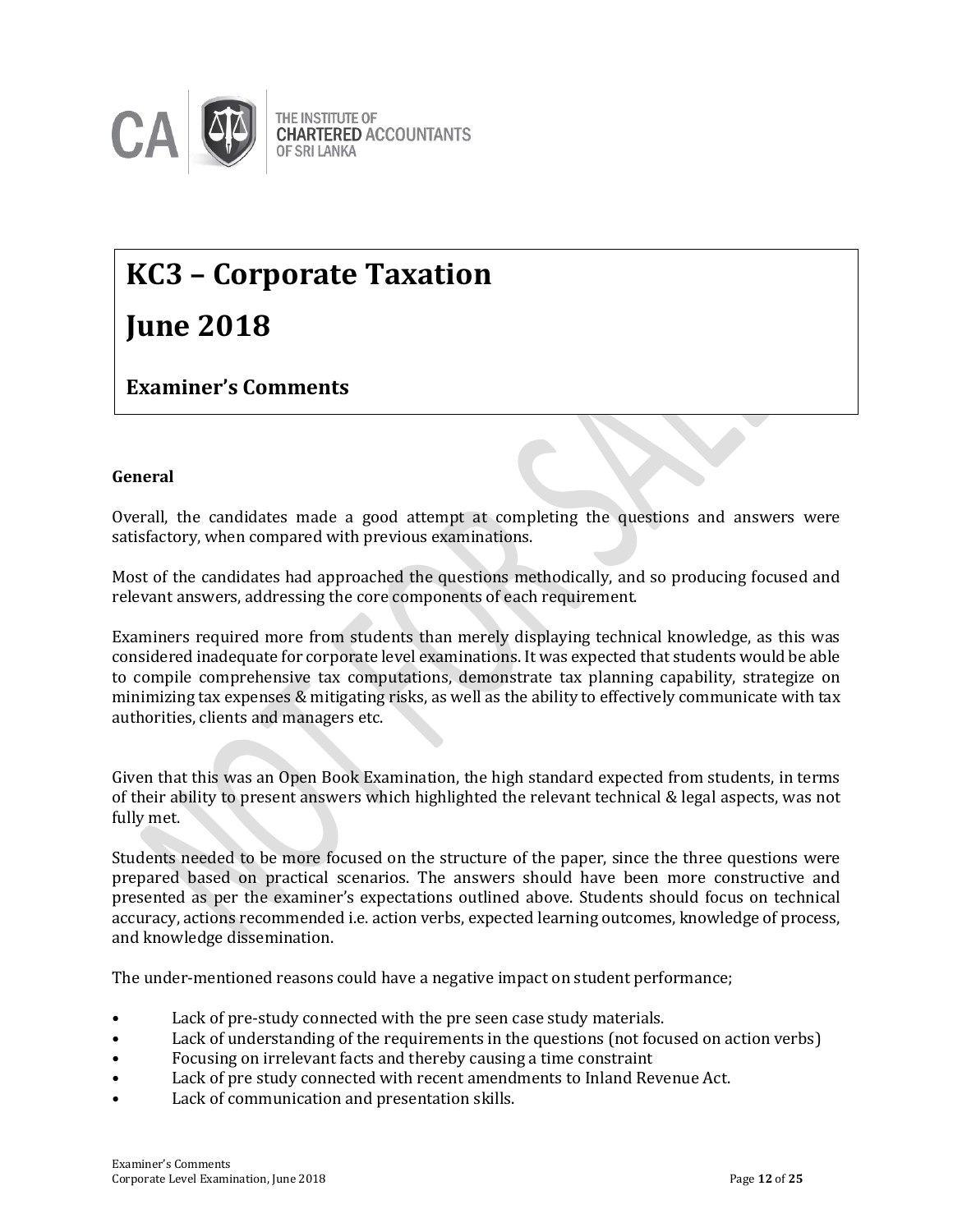#### **QUESTION-WISE COMMENTS**

#### **Question 01**

**General Comment**: This question was answered reasonably well by candidates, when compared with other questions, in particular, the elements of the question dealing with assessing the income tax liability of a non-resident person, double tax treaties & personal taxes.

Those candidates who had scored high marks, had carefully read and interpreted what the examiner asked for, and were succinct in their responses. They had made their points clearly and concisely.

Some candidates spent a significant amount of time writing lots of details about a subject based on their knowledge, which was neither relevant to the question nor the scenario outlined, and therefore did not score any marks.

Commonly observed weaknesses of candidates were;

- Lack of knowledge in chargeability of Income tax on non-resident persons.
- Inability to support an answer by giving relevant facts.
- Poor and irrelevant references to relevant sections of IRD Act, building the answer accordingly.
- Misunderstandings & careless mistakes in calculations.

## **Part-(a) (i)**

Many candidates had successfully attempted this part of the question and had identified that "Ambal" is a non-resident company as per Sec.79 of the IRD Act, and that accordingly "Ambal" would be liable for income tax on profits and income arising in or derived from Sri Lanka.

Most candidates knew that technical services rendered by "Ambal" were liable for income tax.

Only a handful of students had referred to clause 1 of Article 7 of the Double tax treaty (DTA) between Sri Lanka and India, and developed constructive answers, explaining the impact on income tax liability, when it is created as a Permanent Establishment (PE) in Sri Lanka.

#### **Part-(a) II**

A majority of the candidates had answered this question well and successfully defined ''Royalty'' as per Article 12 of the DTA, explaining that payment of a running royalty fee and brand usage charges to a non-resident company would incur a liability for income tax. Unfortunately only a few candidates demonstrated their knowledge on accurate income tax rates applicable to such Royalty payments.

The Examiner wished to determine whether candidates would apply the appropriate income tax rate applicable to royalty fees and brand usage charges, as per DTA (10%), despite the income tax rate given in the Sec.94 & 95 in the IRD Act. Many candidates failed to identify the need for application of different tax rates in different situations.

Most candidates were not aware of the practicalities of obtaining clearances for sending foreign remittances. Only a couple of candidates knew about the requirement to withhold 10% on gross Royalties, remitting only the 90% of the balance payment.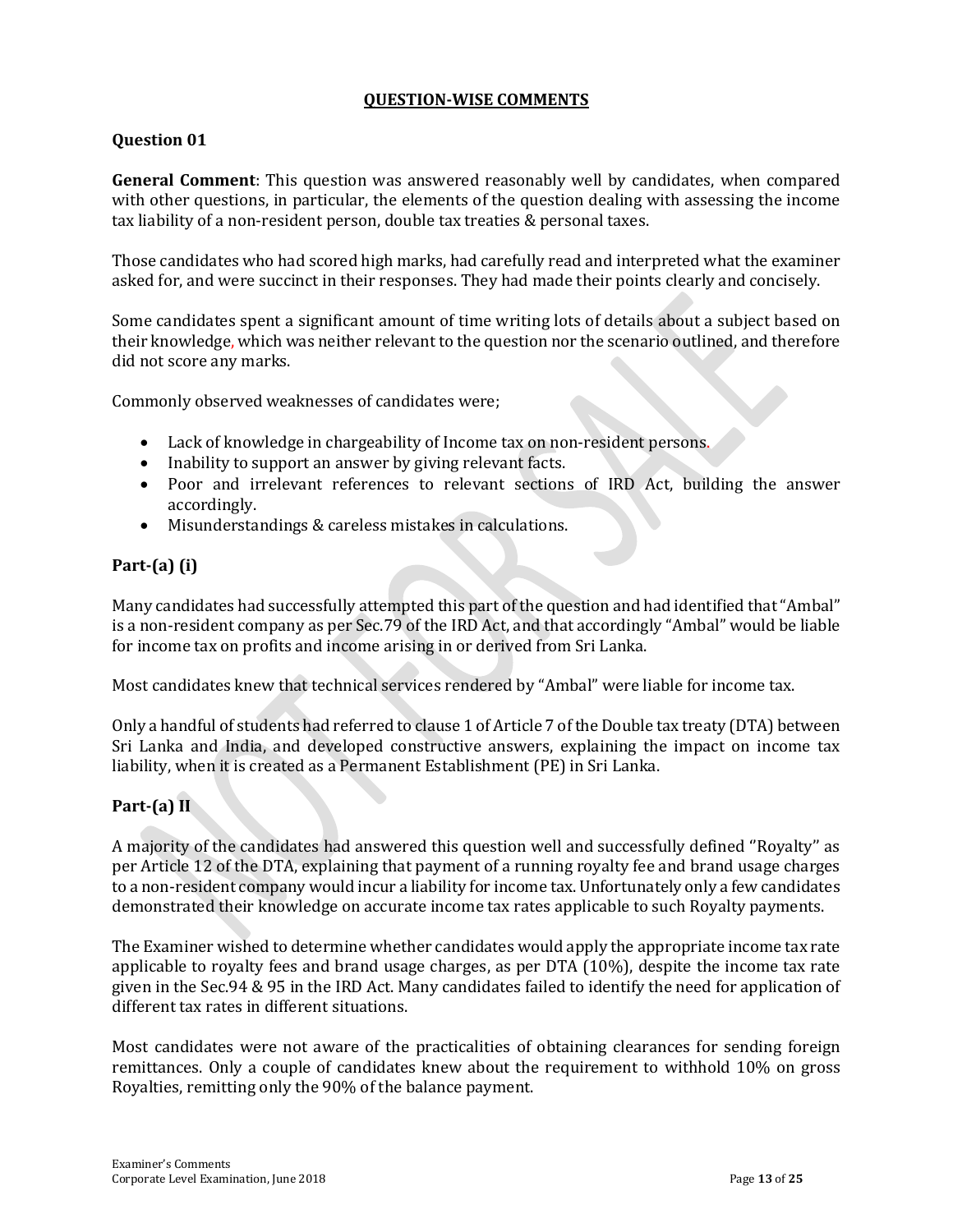#### **Part-(b)**

Though many candidates attempted this part, some had not understood the requirement and inadvertently missed extracting relevant facts from the question itself to construct a methodical answer.

Common mistakes seen were calculation errors. By oversight, some candidates had taken both Sri Lankan Rupee values as well as US \$ values when preparing Ambal Company's taxable profit/ (loss), forgetting to convert the US \$ values to Sri Lankan Rupees, at the appropriate exchange rate.

Many had no idea which items were to be included, to arrive at Profit before tax of the Company. Only a few candidates knew that Profit before tax must consist of income sources, taking into account initial set up cost + Royalty+ Brand Use Charges.

In most cases only a single source had been considered, ignoring the other two aspects. A fair number of candidates, knew of the applicable 10% restriction on allowable Head Office Expenditure. Many of them however, had not known that 10% could have been computed on adjusted Profit, before Head Office Expenditure was charged.

Most candidates therefore were able to obtain marks up to the calculation of profit before tax, with relative ease, but none had adjusted head office expenses subject to the 10% restriction, and the 10% withheld for royalty fee in Sri Lanka, when calculating taxable profit.

Profits available for remittance to India had not been calculated accurately. As Royalty & Brand Usage Fees had already been deducted, the 10% could have been left out when computing Profits available for remittance. Many demonstrated their knowledge on applicable tax rates for remittances concerned.

A considerable number of candidates had applied a concessionary income tax rate of 12% under Sec.59B of the IRD Act, but some candidates had not identified this relief, and had incorrectly applied the higher tax rate of 28%. A few candidates had incorrectly applied the 10% tax rate - by considering this as an agricultural undertaking.

## **Part-(c)**

Most candidates had answered this part of the question by simply calculating net savings of US\$ 50,000 (USD 300,000 – USD 250,000), and had not explained important facts such as "Ambal" Company's taxable presence in Sri Lanka, though they had operated through an Agent in Sri Lanka. Some candidates had concluded that "Ambal" was not liable for tax in Sri Lanka, since they had subcontracted the assignment.

Many had not evaluated the tax exposure on the option re Initial set-up process on subcontract. Instead answers were limited to a mere calculation of profit made on the subcontracted option. In general, it was observed that focusing too much on computation and not enough on explanations resulted in a loss of easily obtainable marks.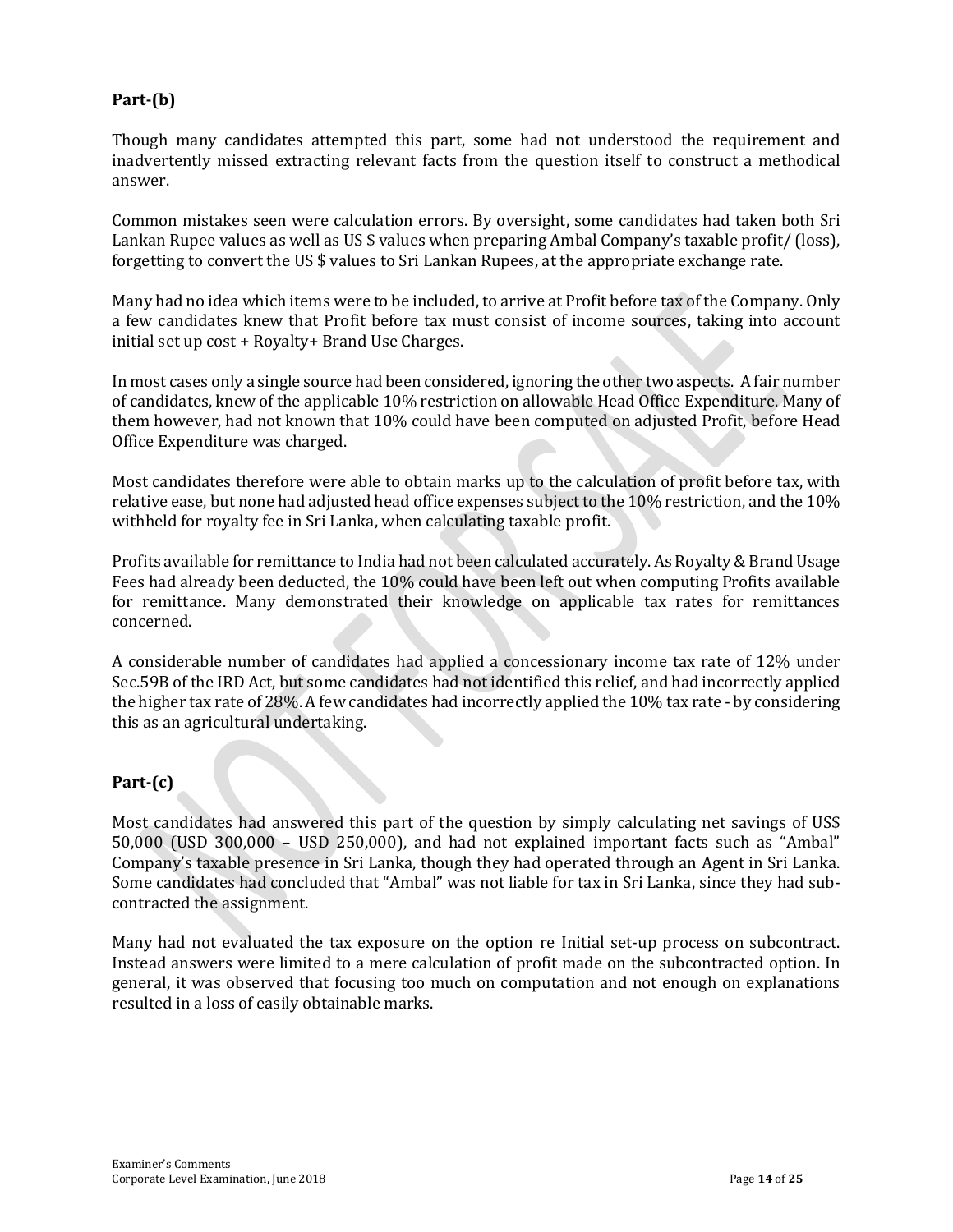## **Part-(d)**

Almost all candidates had understood that employees of "Ambal" were deemed to be resident in Sri Lanka as per the Inland Revenue Act and were liable for tax in Sri Lanka. Very few candidates had explained the impact of Article 15 "Dependent Personal Services" of the DTA, read in conjunction with the IRA, and listed out the three conditions required to be satisfied.

Students had sadly missed the contents that were readily available in the question paper itself on Article 15 "Dependent Personal Services" of the DTA, and were unable to score the marks allocated.

## **Question 02**

**General Comment**: On the whole, this question was dealt with well and the majority of candidates were able to complete it. Most candidates scored relatively high marks on this question.

The Commonly observed weaknesses of candidates were;

- Lack of knowledge of changes taking place due to amendments.
- Misunderstandings & mistakes in calculations.

#### **Part-(a)**

This part of the question was intended to test the knowledge of students on quarterly self-assessment payments and any penal provisions applicable for non-compliance.

Almost every student had clearly described quarterly Income tax payments and the requirement to make the payment based on current year basis, indicating the due dates for the payments and penalty provisions applicable for noncompliance.

However, many students were ignorant of the fact that SPL had not been able to follow the current year basis for its quarterly tax payments, due to the delay in preparation of its final accounts and as such, that it had to take the information of the preceding year as a base for computing its quarterly tax payments for the Y/A 2017/18. Further, some were not aware that, if the previous year basis is taken for computing quarterly tax payments , then to avoid the penalty, SPL would have to pay the balance tax, if any, before 30th Sept of the following year.

A majority of the students were not aware that BOI exemptions enjoyed by SPL in the previous year did not constitute a valid reason for not paying quarterly taxes, based on the immediately preceding year. They should also have known that SPL could have worked out its tax liability ignoring the impact of the BOI exemption available in the preceding year. However, the overall performance in this part was satisfactory, as 90% of the allocated marks had been earned by many students.

#### **Part-(b)**

While it was expected that a detailed answer would be needed to earn full marks, a majority of the students had not described the reasons as to why the relevant income source was liable for VAT or not. Some students had tried to expand their answer covering what is mentioned in the Act, without paying attention to the specific income tax sources given in the question,.

It is pertinent to note that some materials in the question were VAT exempt at the time of Import whereas the same would be liable for VAT at the time of supply in the local market. No one had distinguished this specific area of knowledge, as tested for, in the question.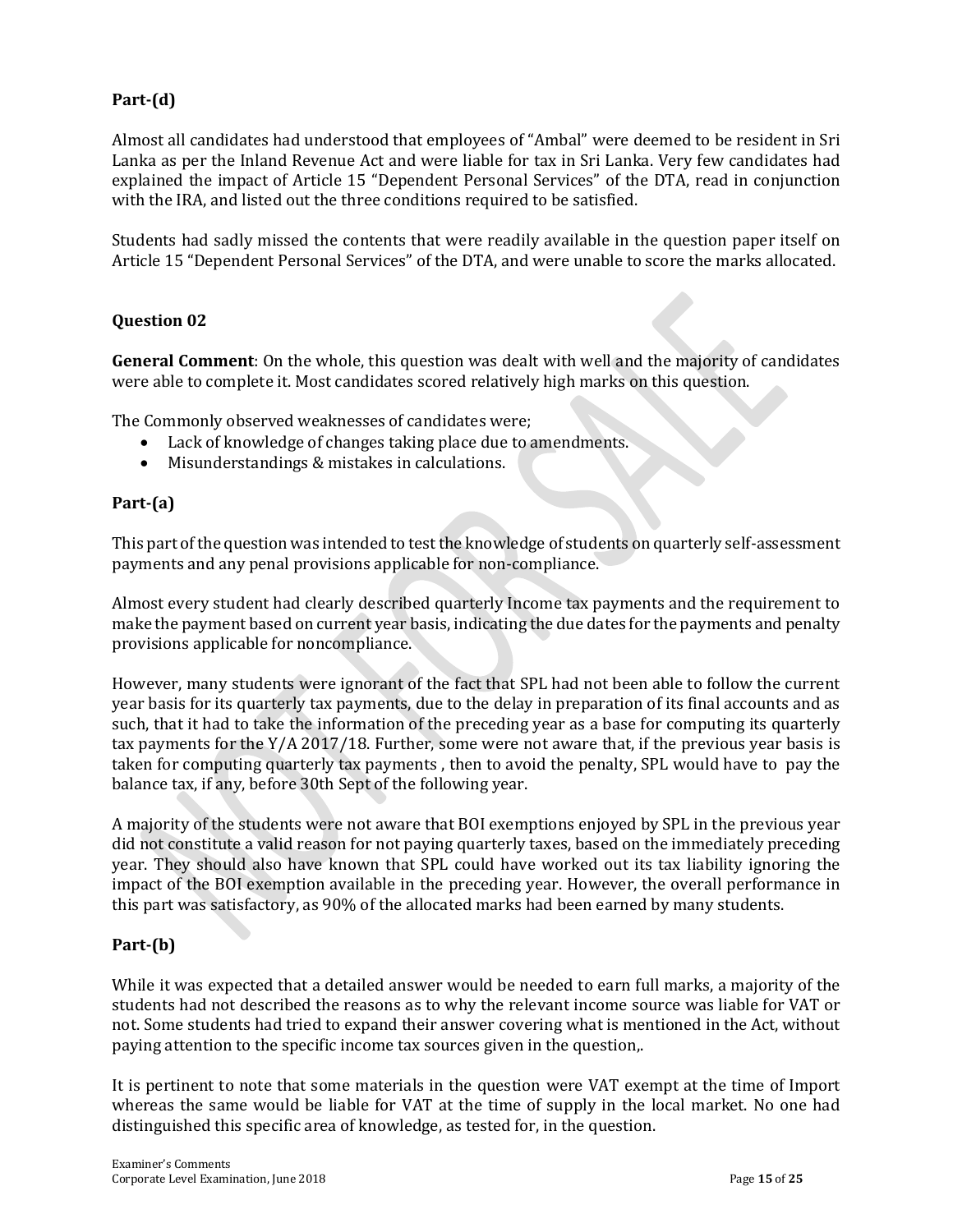Some had confused the VAT liability on Brand promotion fee, stating it was zero rated, without giving attention to the significant fact that"**services are consumed in Sri Lanka**" , which is the main reason VAT liability would arise on the said Income.

## **Part-(c)**

This part of the question was answered very well, with the majority of candidates achieving the allocated marks.

A few candidates however, had not known that the current rate of VAT was 15%, and instead had incorrectly applied a wrong rate. Also it was noted that only a few students could compute the Disallowable Input VAT in an appropriate way. Instead, they had tried to showcase their knowledge, using various formulas, which were not relevant at all.

## **Part-(d)**

A very few students had recognized the nature of business of APPL as being a manufacturer, and also the applicability of monthly payments basis for VAT, which is to be paid on or before 20th of the following month.

Those who had not identified APPL as a manufacturer, had incorrectly mentioned that the VAT is to be paid in two installments before 15<sup>th</sup> and 30<sup>th</sup> of the following month, which resulted in losing the marks allocated.

A high proportion of candidates however, knew of the requirement to File VAT returns for the quarter, before 30th April, and earned full marks on it.

#### **Question 03**

#### **General**

The overall performance in this question, was satisfactory compared with that of previous examinations.

#### **Part (a)**

This part of the question was intended to test the knowledge of students on the computation of tax on a Limited Liability Company for the Year of Assessment 2017/18.

Most candidates performed well and demonstrated a good knowledge in the areas tested. However a few candidates had struggled with key concepts.

#### **Candidates showed a strong performances in the following areas:**

- A majority of the candidates were successful in formulating logical answers and had followed the correct format to derive adjusted Profit from Trade.
- On the whole, the calculation of allowable/disallowable expenses was dealt with well.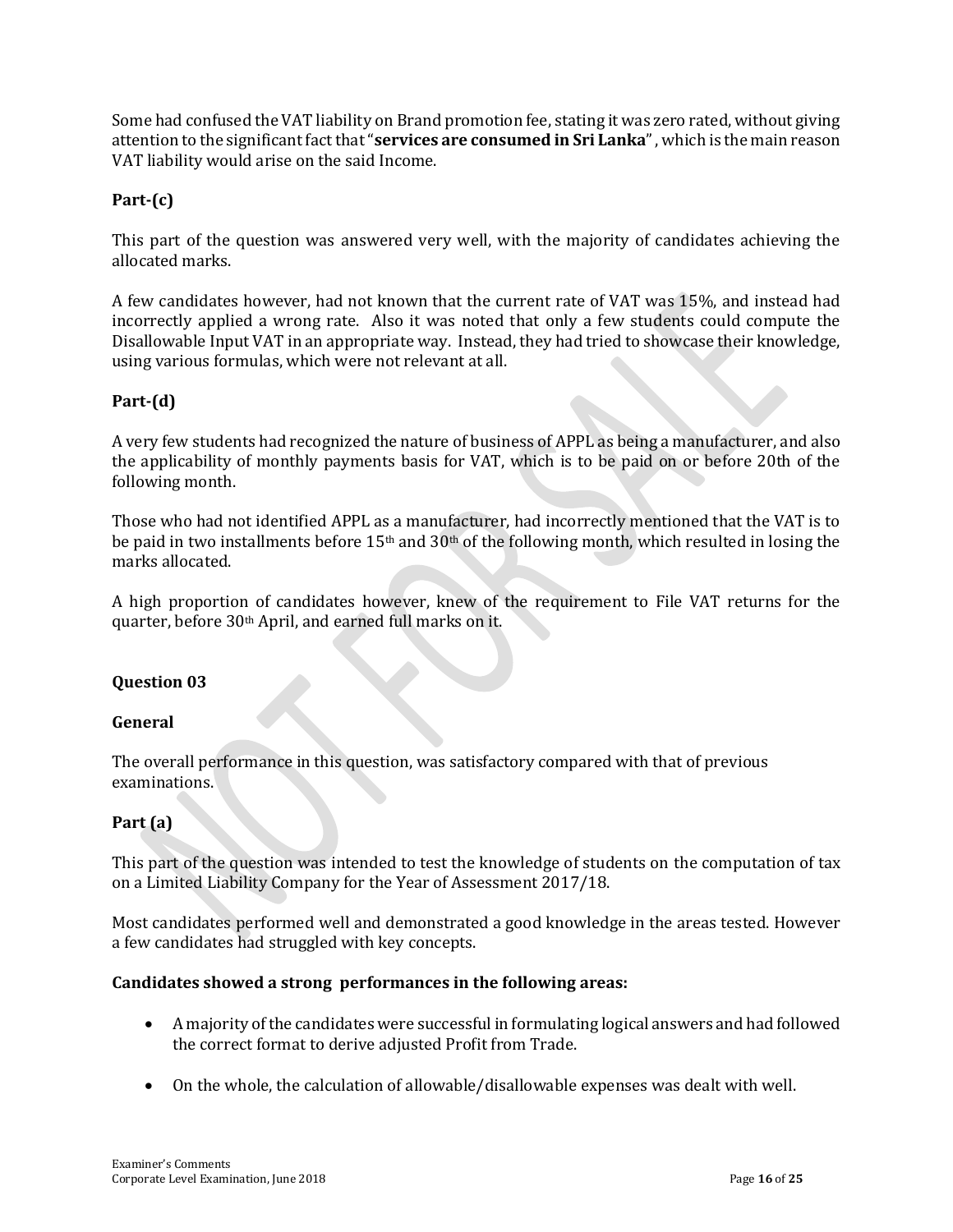- Most candidates who had applied the correct rates to compute capital allowances, attained close to full marks.
- Many displayed a good understanding of adjustments to expenses, such as Advertisements, Entertainment, Donations, Royalty, Amortization of intangible assets, Foreign Travel, Market research, impairment of related party receivables, warranty claim and debtors general provisions etc.
- Most candidates showed competence in making adjustments related to other sources of income.
- Many also applied the correct income tax rates.
- Most candidates had identified donations to approved charities as a qualifying payment and knew how to make a claim within the permitted time limits.

#### **Common mistakes observed were as follows:**

- It was a surprise to see some candidates had incorrectly started with "Net Profit after Taxation" instead of "Profit before Tax", when computing adjusted Profit from Trade.
- Students were confused about the adjustment in claiming capital allowances on locally purchased software. Many of them had overlooked or were ignorant of the fact that it had to be locally **developed,** to be entitled to the 100% capital allowance rate.
- A few candidates had misunderstood and incorrectly disallowed amortization of leasehold land.
- Some candidates had not properly identified that the air tickets provided to joint venture partners, were not related to ETD PLC, and should therefore be disallowed, in full.
- Only a few candidates had figured out that there was an actual gratuity payment which would have been allowed for tax purposes.
- A majority of the candidates had not recognized the portion of amortization applicable to intangible assets, of EDT Electricals.
- Some candidates had failed to calculate the amount that should be 'written back', of the loan provided by ET electrical.
- Other candidates had failed to demonstrate their knowledge of limitation on qualifying payments i.e. 1/5th of Assessable Income or Rs.500, 000/- whichever is lower, and incorrectly deducted the entire expenditure of 1,600 to an approved charity, as a qualifying payment.
- Most candidates had not calculated and identified separately, the WHT tax credit element and instead deducted the whole amount as Self-Assessment payments, without mentioning that it includes the WHT tax credit.
- Royalty Expense This adjustment was not accurately dealt with due to a lack of knowledge about recent amendments made to the Inland Revenue Act. Many candidates were ignorant of the amendments made to Section 25 which allowed Royalty deductions on an accrual basis.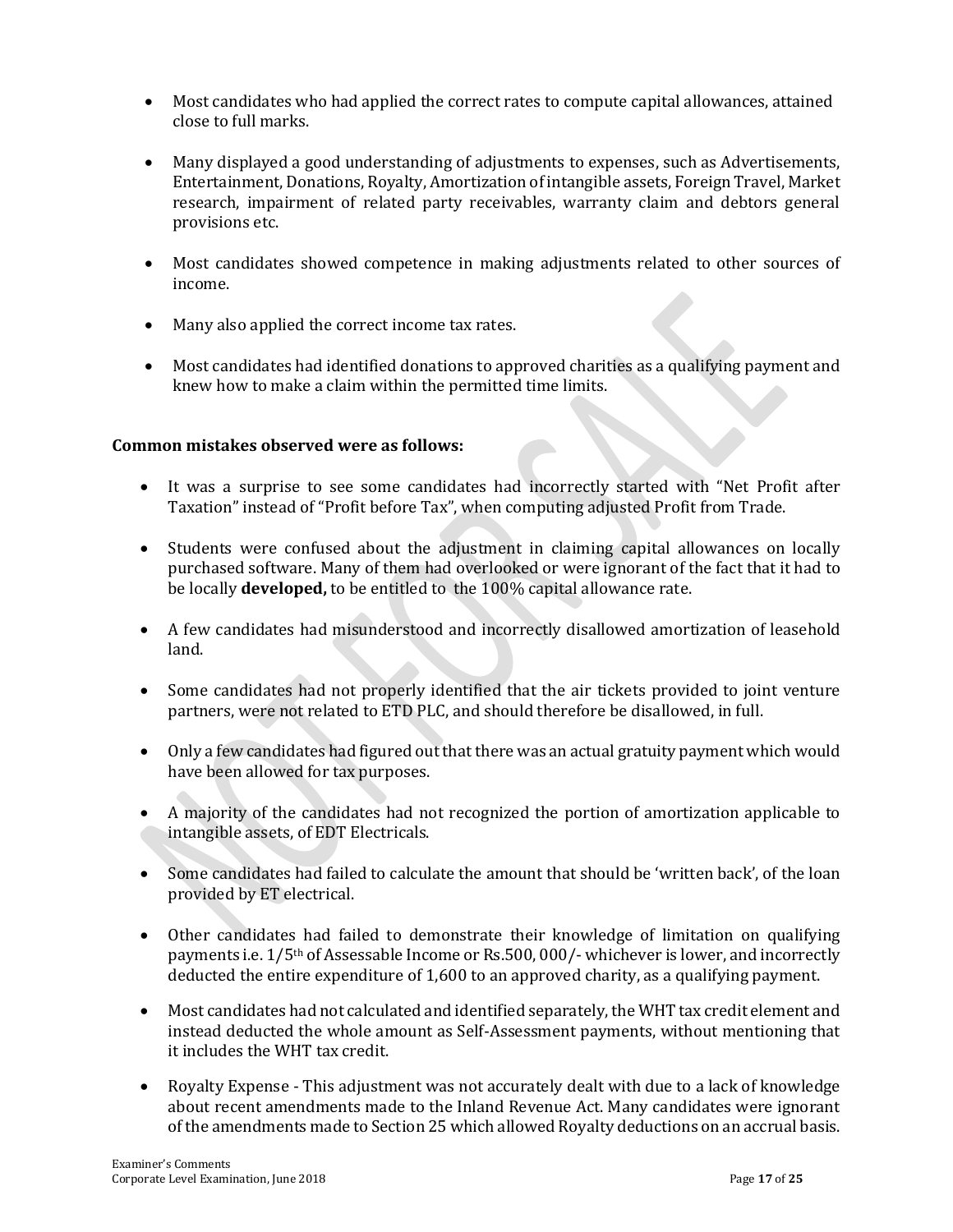Not knowing that the total amount of Royalty payable was allowed under Section 25, they were seeking Section 32 deductions on it.

## **PART (b)**

This part of the question tested knowledge on Section 25 and 26 and was very well answered, with most students scoring almost full marks. Loss of marks was generally attributable to the answer simply stating "Allowable" or "Disallowable", even though the question required the students to analyze the position taken by the Assistant Commissioner.

#### **Good performances that were observed are as follows:**

- Most candidates had answered this part successfully.
- They had correctly identified expenses as allowable or disallowable.
- They had valid arguments, supported by relevant facts.
- The descriptions included relevant case law.

#### **Common mistakes identified were as follows:**

- Students failed to identify whether expenditure is Allowed or Disallowed based on the given facts.
- Students were unable to support the answer by giving facts.
- They were unable to describe and support with relevant case law.
- They failed to analyze the Assistant Commissioners decisions, and to comment on the validity of same.
- Whilst candidates were able to identify the scenarios and clearly knew the facts, they unfortunately omitted to give the Case Law references and thus justify the Assistant Commissioners decisions.
- Most candidates seemed to struggle with the part which was about treatment of Cash Loss as a result of a fraudulent act. Many failed to refer applicable Case Law or to support the decision with logic which was relevant, reasonable, and commercially justifiable.

#### **Part (c)**

The Question required students to advise the Board of Directors as to concerns raised regarding the upgrade of HR policy, considering the regulations issued under section 212(2) (c) of the IRD Act no 10 of 2016.

Most candidates had answered this part successfully.

#### **Responses that were correct and comprehensive were observed in the following:**

- Most had identified the relevant gazette notification
- Most had described the facts relating to employee and corporate income tax.

.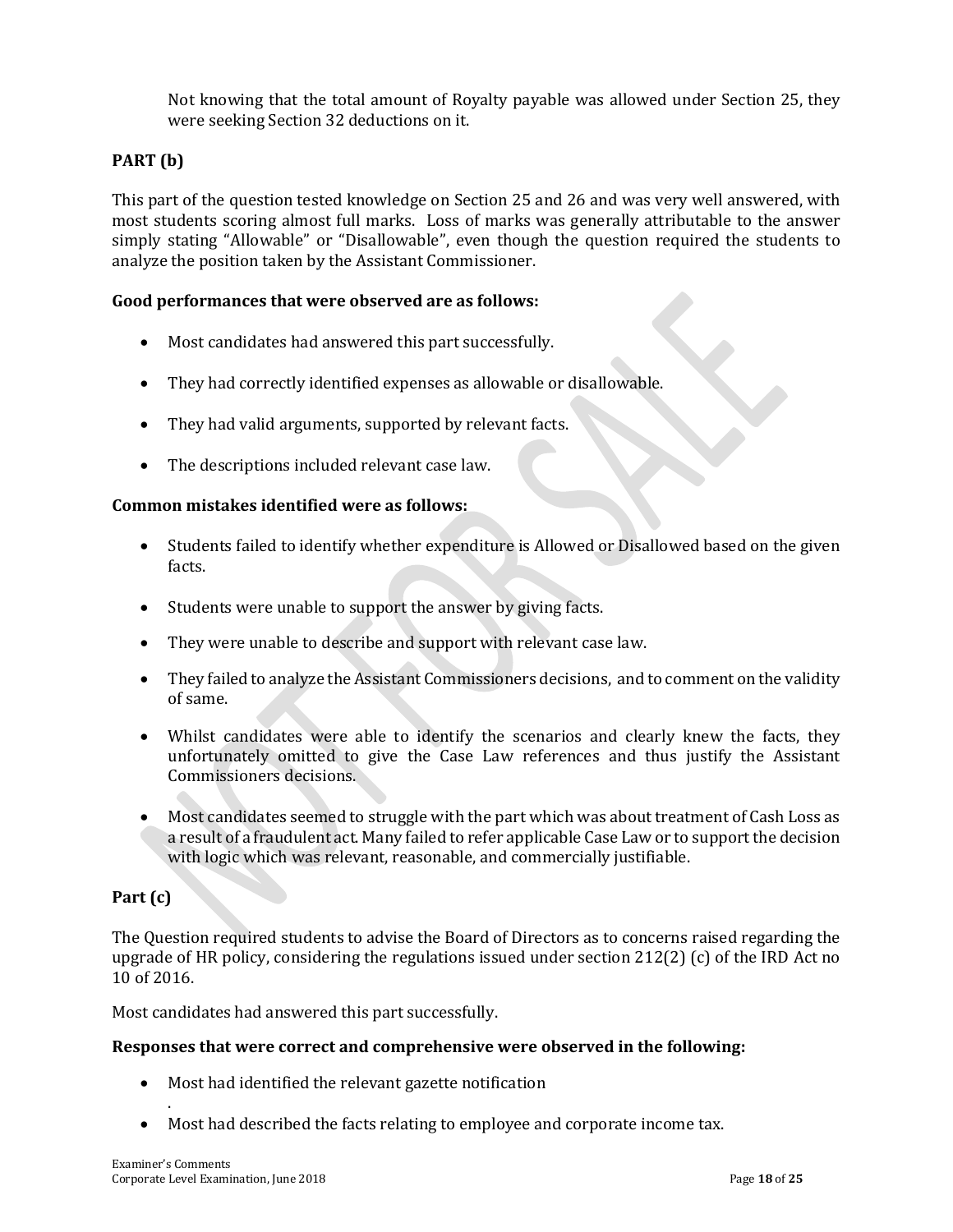#### **Commonly made mistakes included the following:**

- A very few candidates had, in fact, not identified the relevant gazette notification.
- Some candidates had argued the scenarios incorrectly and merely mentioned that they were allowable or disallowable.

## **PART (d)**

The Question called for the preparation of a brief Memo, to present to the Board of Directors, addressing the transfer pricing transactions and recommendations.

This question was not as well answered by candidates, when compared with the other questions.

Some candidates spent a significant amount of time writing lots of details about a subject based on their knowledge which was not relevant to the question.

Commonly observed weaknesses of candidates were;

- Poor references to the relevant sections of IRD Act and Gazette Notifications and constructing their answer accordingly.
- Most responses did not include identification of the relevant transfer pricing mechanisms.
- Many failed to present their recommendations on how to prevent transfer pricing issues.
- Some had unnecessarily elaborated on Transfer Pricing Calculation Methods, giving this as their recommendations.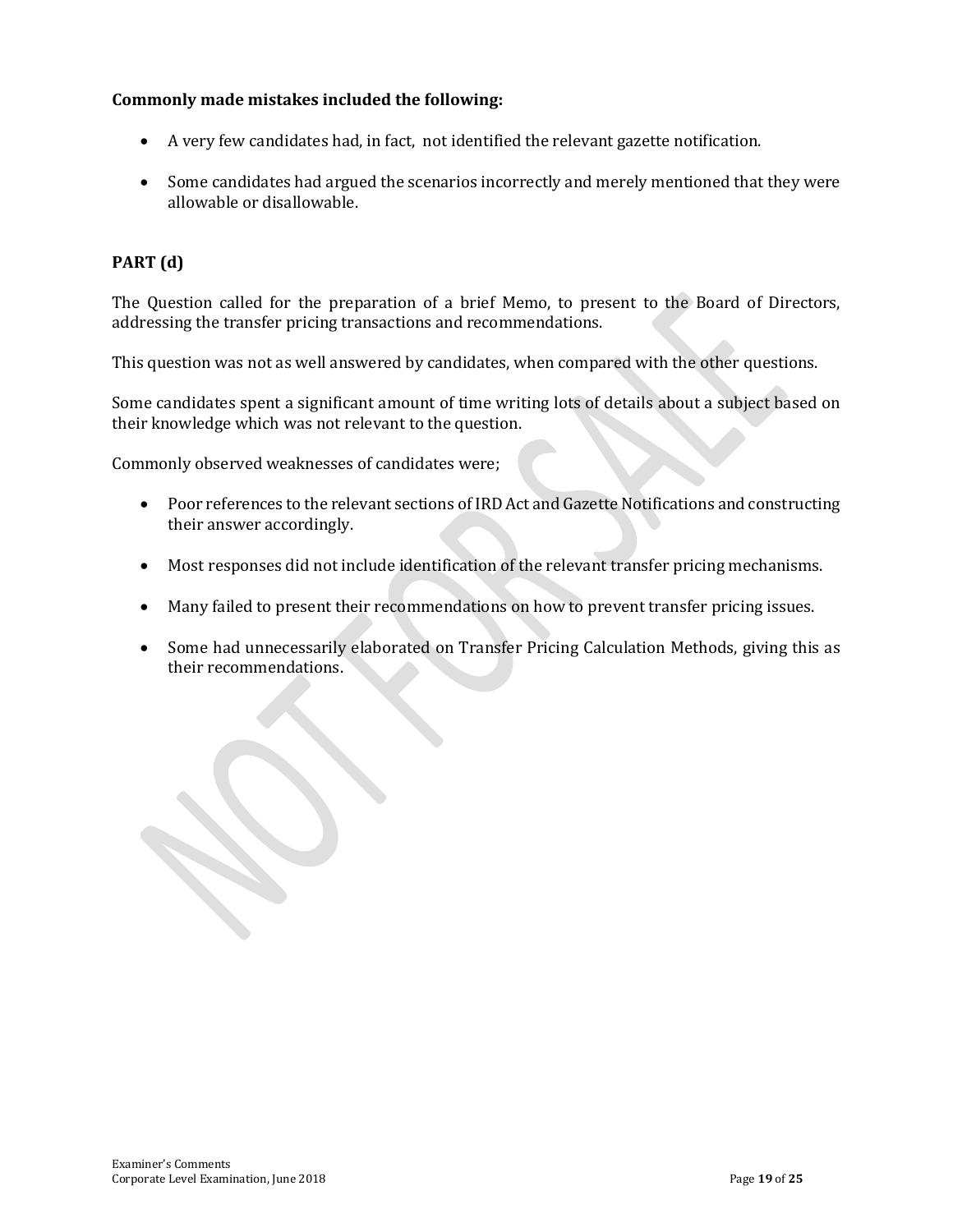

# **KC4 – Corporate Governance, Assurance and Ethics June 2018**

## **Examiner's Comments**

## **General Comments**

The examination consisted of two sections. Section 1 contained two questions of 25 marks each and section 2 was based on the pre-seen which carried 50 marks. As in previous examination sessions, in order to score high marks in the exam, candidates needed to demonstrate good technical knowledge. The overall performance in the exam was disappointing as many candidates had apparently not prepared in sufficient depth, and were therefore unable to apply their knowledge to the scenarios described and respond to the specific requirements of the question. None of the candidates had written an outstanding set of answers. It may either be due to not reading and understanding the pre -seen well in advance, or not reading the questions properly.

Candidates at this examination, seemed to have had insufficient time, and appeared more pressured than at previous sittings. It was observed that candidates seemed to spend more time in answering question number 3, and less time in answering the other two questions.

It was very clear that most of the candidates had not studied the prescribed text or practiced any question papers sufficiently, assuming that they can obtain a pass mark, by depending on open book referrals and other publications of CA Sri Lanka which were allowed at the exam. Most candidates demonstrated poor planning when answering the questions. Candidates were advised to focus on the marks available for each part of the question and plan the answer. Some were unable to comprehend the question, and as a result, had failed to write relevant answers. Other candidates were disorganized, and were unable to write the relevant question number in the answer script.

## **Specific Comments**

## **Question 01**

The overall performance of the candidates in this question was not satisfactory.

Part (a) In this part of the question candidates were required to comment on the appropriateness of the benchmark used by the Manager in charge of the audit, in determining materiality. Some candidates wrote satisfactory answers. They wrote that the loss before tax could not be taken as a benchmark when the company is asset driven, and according to the given information, China Co., did not expect profits within three years. Some candidates had reproduced the facts given in the scenario.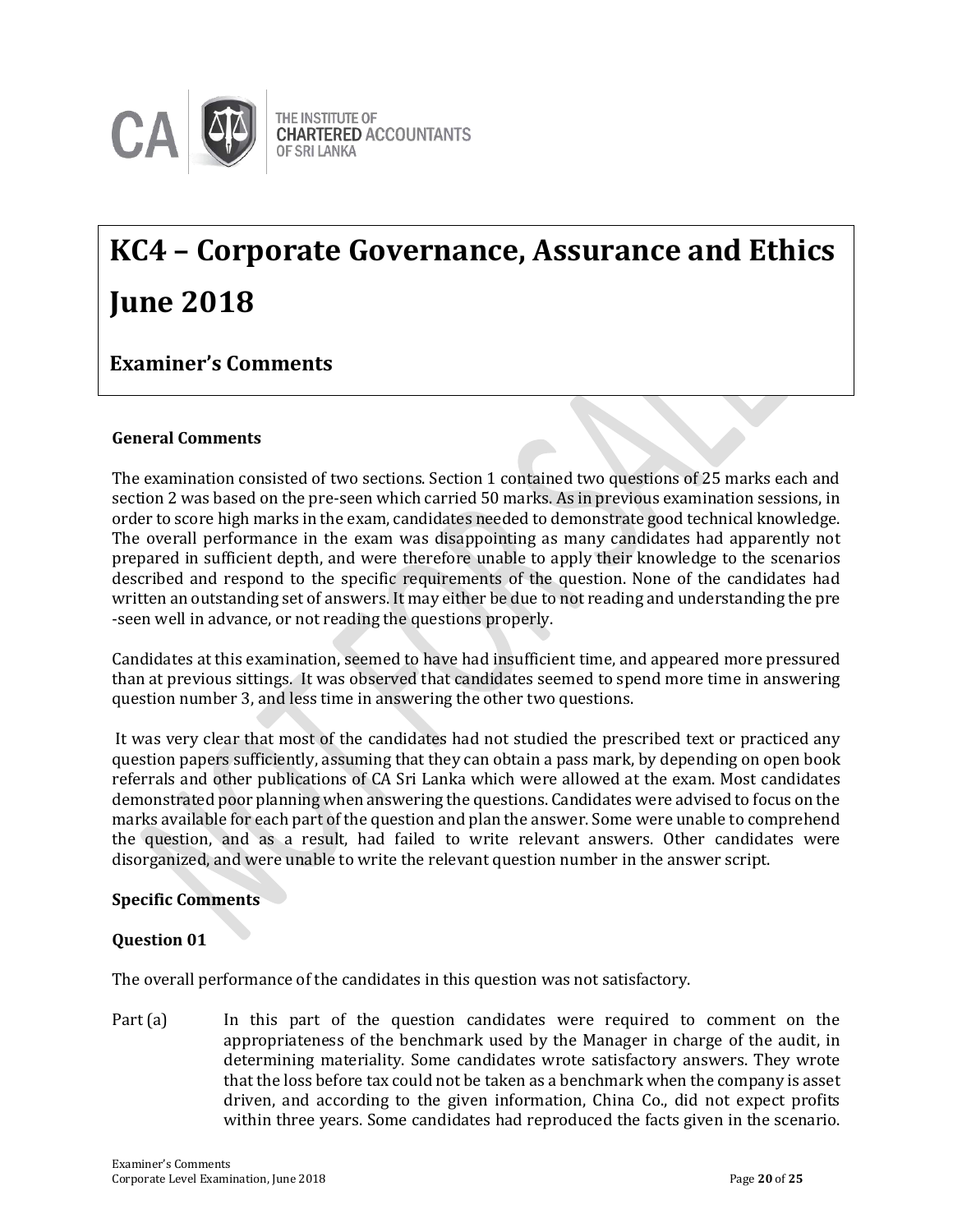Other candidates had written other appropriate benchmarks for materiality such as revenue expenses and assets, without commenting on the appropriateness of the benchmark used by Kasun. As a result, they were unable to score full marks. A majority of the candidates were unable to relate the benchmark to the materiality level, and comment that if the benchmark was based on loss before tax it would have resulted in low materiality, which would have required detailed tests to be performed. Some candidates who had misunderstood the requirement in the question, had written lengthy answers, explaining the use of benchmarks in determining materiality in financial statements referring to SLAuS 320.

Part (b) In this part of the question the examiner expected to test the knowledge of candidates on audit risks. Candidates were required to evaluate five audit risks that should be considered when developing the overall audit strategy.

> Many candidates demonstrated a good knowledge in identifying audit risks but most of them failed to identify the main audit risks in transfer of leasehold assets to SLPL, i.e. the existence of assets and the depreciation/amortization of each component of asset.

Most of the candidates incorrectly recognized the transfer of assets as a classification error in the Financial Statement of Accounts. They discussed the overstatement of assets due to wrong classification, as an audit risk. Many candidates stated that taking leasehold assets to the Balance Sheet, considering as a finance lease, was wrong, because at the end of 99 years, the assets would be transferred back to the lessor. According to LKAS 17 buildings and equipment could be classified as under finance lease. There is no reasonable certainty that the lessee will obtain ownership of them by the end of the lease period, as the economic life of the asset is less than the lease period. The land can be classified as a leasehold asset in terms of SoAT and amortized over the lease period.

Although some candidates had given reference to the LKAS 17 and SoAT, they were unable to identify the relevant audit risk. They had ignored the fact that the company only had the right of use, over 99 years. It was noted that not even one candidate had addressed the issue regarding the existence of the assets (cargo handling equipment, cranes etc.,) as an audit risk.

Many candidates had not recognized functional currency as an audit risk, only focusing on the exchange difference.

A large number of candidates had identified contingencies arising from employment compensation, and capitalization of borrowing costs, as risks, but had been unable to give adequate explanations, as expected by the examiner.

Others had identified deferred tax as an audit risk, but had not mentioned the effect during the tax holiday period.

Some candidates had not understood what was asked for in the question, and had written about general audit risks, such as management override, going concern issues, transactions with joint ventures etc. - which were unrelated to the given scenario.

A few candidates had identified the audit risks, but wasted time in writing audit procedures, which was not required by the examiner.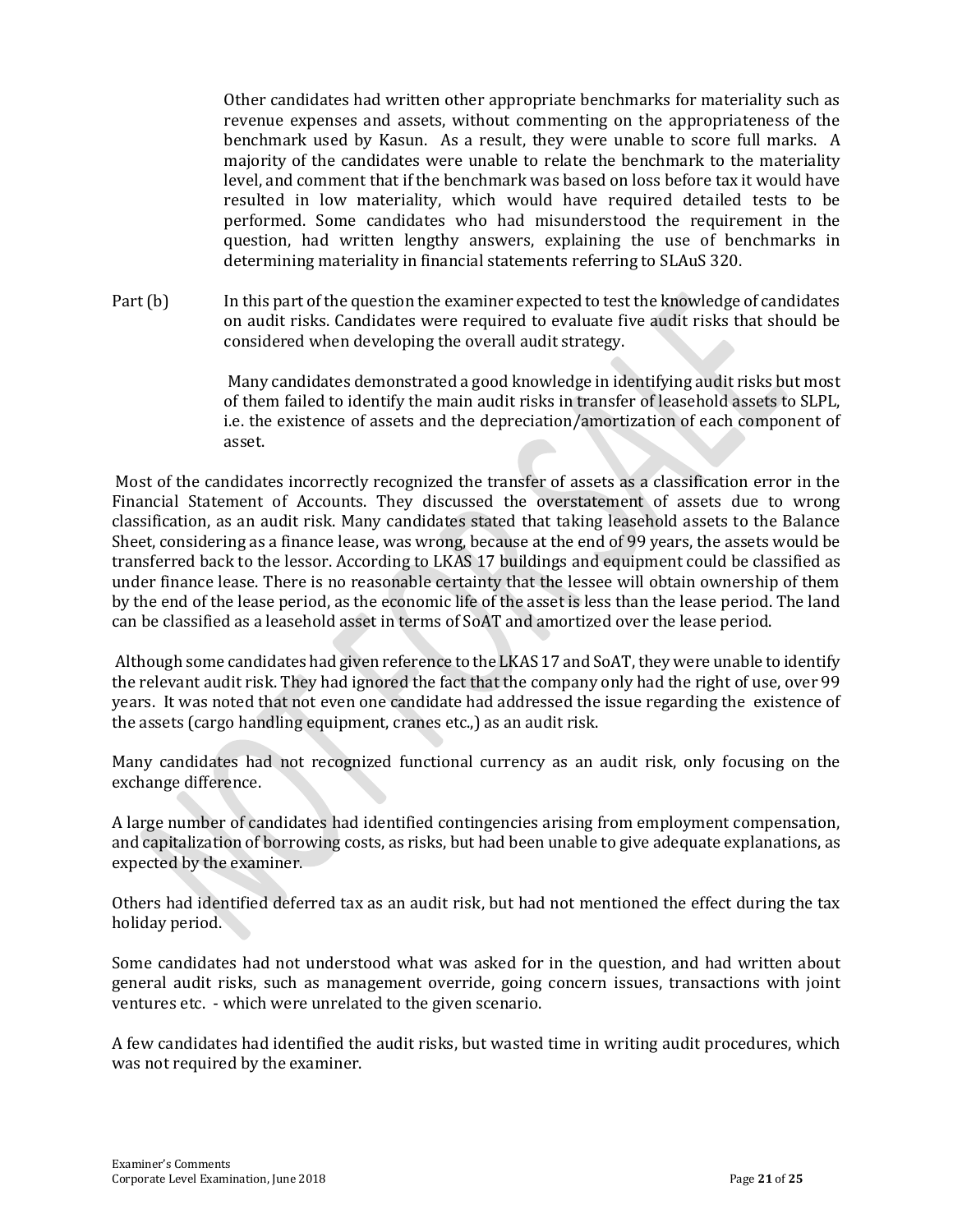Those candidates who had not understood the requirements in the question had written re risk areas by reproducing the facts given in the question. Some had even written about considerations in establishing an overall audit strategy, which was not required in the question.

- Part (c) In this part of the question candidates were required to advise the audit team on audit procedures that should be carried out on related parties and relevant party transactions of SIPPL, for the period ended  $31^{st}$  March 2018. Many candidates had submitted satisfactory answers. Some candidates had ignored the fact that the company has been established only in November 2017, and wrote general audit procedures, which were not relevant to the period. i.e.
	- Review prior year working papers (which were not available to them)
	- Review investment transactions (which were not relevant to the given scenario)
	- Enquire about pension and other trust funds (not in the given scenario)
- Part (d) In this part of the question the examiner expected to test the knowledge of the candidates on events occurring after the balance sheet date, up to the date of signing of the audit report, referring to the SLAuS 560 and LKAS10. Whilst some candidates wrote satisfactory answers, others had stated that Management should be requested to make the needed correction, ignoring the impact on the audit report, which is what was required in the question. Candidates who had not understood the question, and lacked the technical knowledge, wrote about the auditor's responsibility, and that the audit report should be based on a review engagement.

Most candidates were unable to understand that the auditor should assess the impact of any subsequent event, to determine whether such events are adjustable or nonadjustable. Only a few candidates had identified the two types of events as adjusting and non- adjusting events. The requirement was to evaluate the issue in respect of audit procedure. Some candidates had written audit procedures, such as test of details and test of controls. Most candidates had given the steps to making the adjustment, without writing the audit procedure.

## **Question 02**

Part 1; In this part of the question, the examiner expected to test the knowledge of candidates about Sri Lanka Standards on Quality Control which apply to all firms of professional accountants, in establishing and maintaining systems of quality control. The examiner expected the candidates to analyze the given scenario and (evaluate) determine the **significance of the matters arising,** in respect of providing assurance services, to the client.

> Although many candidates had attempted this part, only a few candidates had been able to provide satisfactory answers. This was mainly due to answering the question without having clearly understood what exactly was required. They could have picked the answer straight from the scenario and applied the elements of a system of Quality Control as per SLSQC. Some candidates had referred to the SLSQC and written the elements of a system of quality control, and explained them, without making reference to the given scenario. This may be due to the fact that they had ignored the words **matters arising** in the question. Some candidates had identified the issues, but had not applied to them, the elements of a system of Quality control, and as a result, earned lower marks.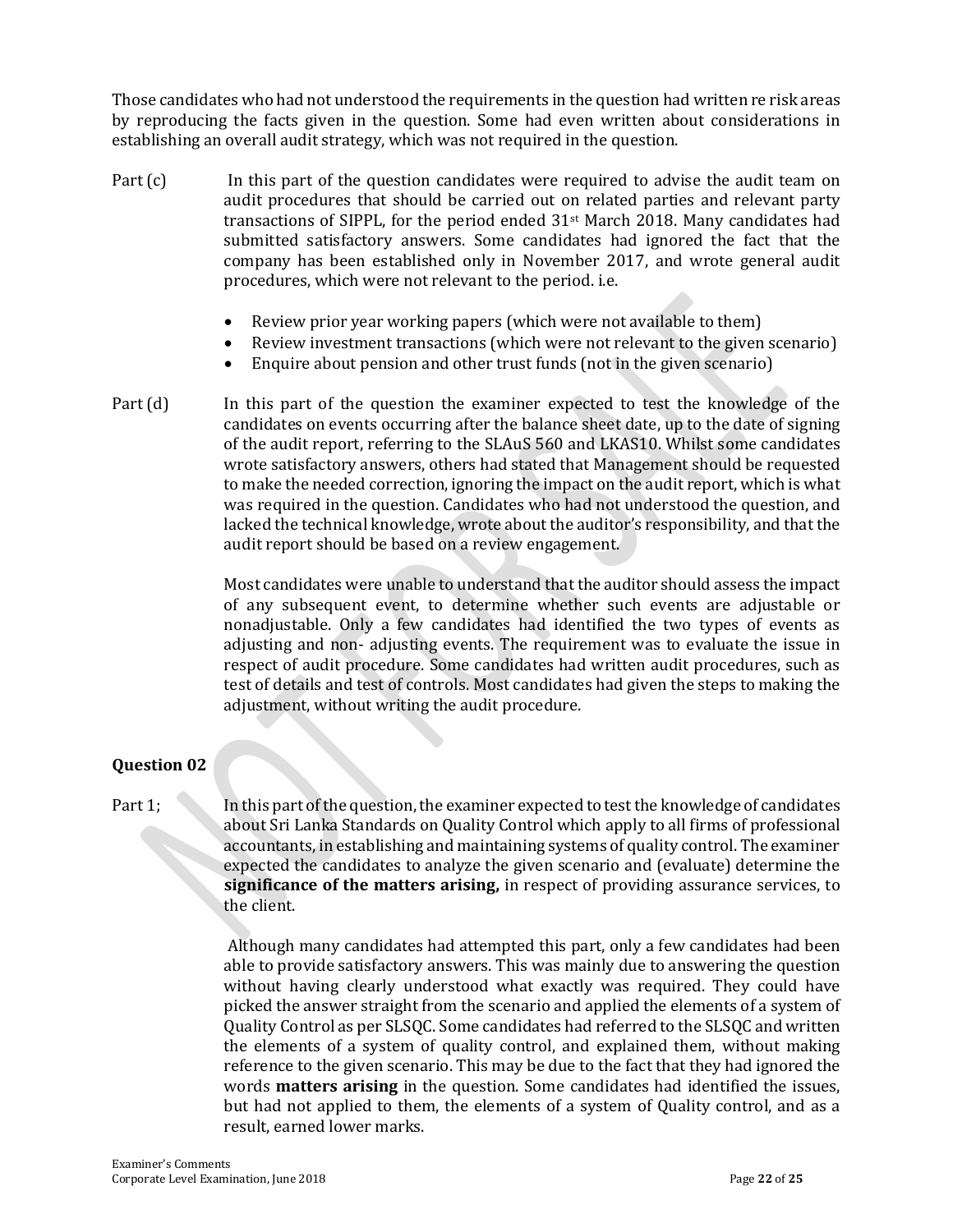- Part 2; In this part of the question, the examiner expected the candidates to (advise) offer suggestions, about the best course of action, to enhance the quality control at the firm level. It was disappointing to note that candidates had failed to understand the basic requirement. Candidates were expected to apply the elements of quality control where applicable, to overcome the issues in providing the assurance service to the client. Some had understood what was required in the question, but had just written the elements of quality control and explained them, without addressing the issues in the given scenario, and as a result obtained less marks.
- Part 3; Candidates were required to evaluate five core areas to be reviewed as a **quality control reviewer** of the audit of Dairy Lanka Plc. The candidates were advised that when the question mentioned the name of the client, they should understand that the answer should be linked to the issues arising in the company of the client. Many candidates had copied the functions of the quality control reviewer from the standard –SLSQC, without addressing the relevant issues, and as a result, got lower marks. Some candidates who lacked the technical knowledge, wrote the fundamental principles of the Code of Ethics, such as integrity, objectivity professional competence etc. Some candidates had misunderstood the requirement, and confused the areas to be reviewed by the **engagement partner**, when planning the audit, writing the following:.
	- Whether the firm is competent to perform the engagement
	- Whether they comply with ethical standards
	- Consider the integrity of the client
- Part 4; Candidates were required to evaluate the impact of the given unadjusted differences in the financial statement of the client. The examiner expected the candidates to apply the SLAuS 450, in answering this part of the question. Many candidates had not attempted this part. The few candidates who had answered - demonstrated poor knowledge in evaluating unadjusted differences. Some candidates who had not understood the requirements, in the question, had described the performance materiality level. Most failed to understand that, when there are unadjusted balances in the previous year, which are still material, it amounts to misstatements in the financial statements. Some candidates had added both balances and written that the overall materiality level is 33m, and that this should be reported. The common answer written by many candidates was that Management should be asked to make the correction, and if it was not done, this should be reported.

## **Question 03**

This question is based on the pre seen and carries 50 marks.

#### Part a

(1) In this part of the question, the examiner expected the candidates to advise the internal auditor on **4 criteria to bear in mind when identifying areas for investigation**. The wellprepared candidates answered well in this part. Candidates were advised to follow the action verbs used, as the examiner would expect candidates to write a few suggestions in a manner suited to the internal auditor. Many candidates had not paid due attention to the action verbs, and as a result, they had written answers in bullet form. Some candidates wrote the focus areas which should be the answer for part b)2. Some candidates had misunderstood the question and ignored the fact that the advice was required for investigation and wrote irrelevant answers such as;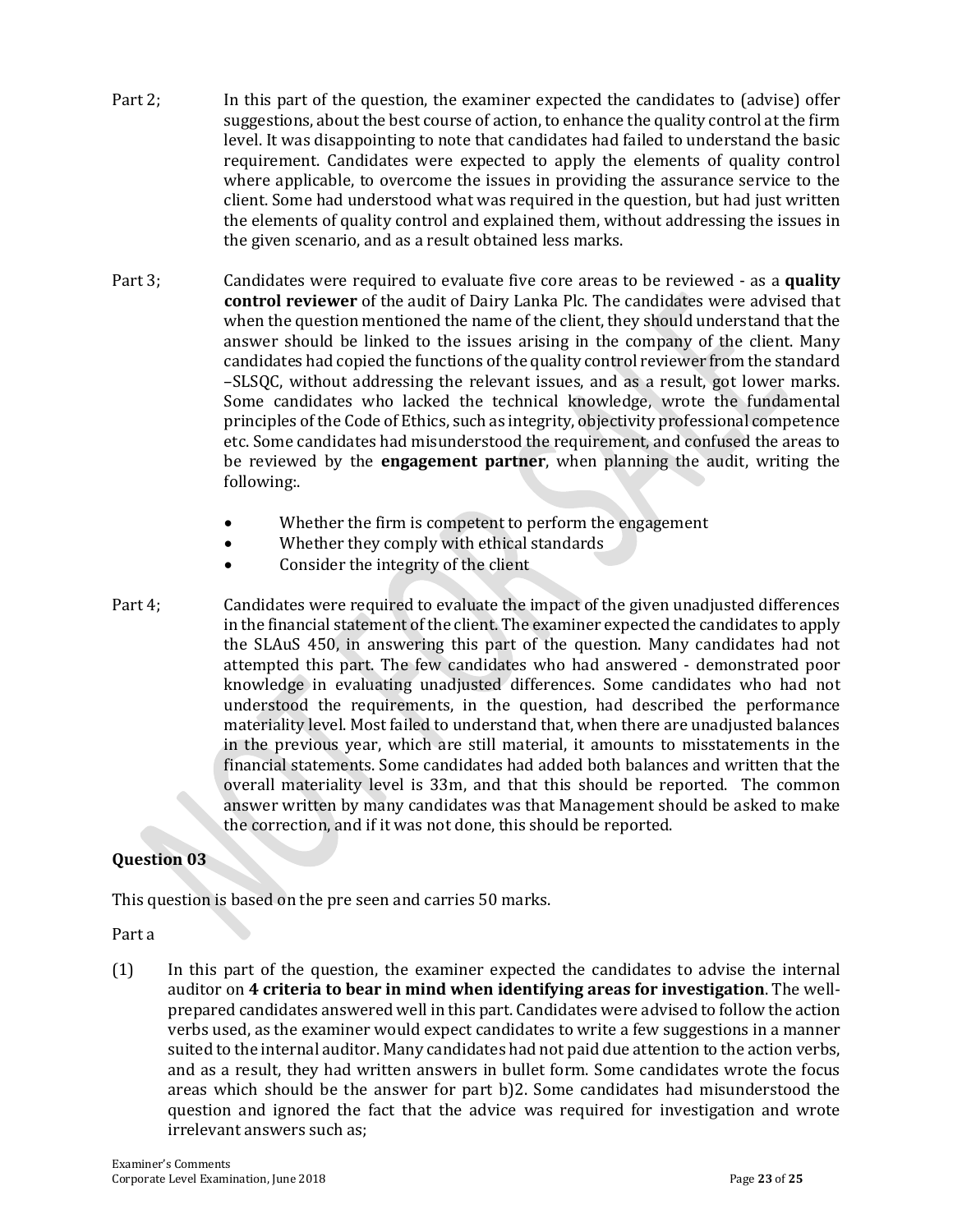- Review risk assessment policies
- Review internal control procedure
- Review compliance with laws
- (2) Candidates were required to evaluate **5 key focus areas** likely to be identified by the head of internal audit. The examiner expected the candidates to identify the areas from the pre-seen, and the given information, and evaluate them, referring to each criteria for investigation purposes. Some candidates were able to identify the focus areas but were unable to link them to the criteria, and as a result obtained lower marks. Others had identified strategic control areas, like multiple dealerships and increasing competition, as focus areas, ignoring the fact that such areas are not under the purview of the internal audit for investigation purposes. If the candidates had read and analyzed the issues in the pre-seen, they could have obtained sufficient marks.

#### Part (b)

Candidates were required to comment on the level of compliance of ETD, with the code, in relation to Audit committee and meetings. Most of the candidates ignored the word **level** and reproduced the composition of an audit committee from the Code of Best practice on Corporate Governance 2017, which was an allowable publication under the open book system. The examiner expected the candidates to refer to the code and apply the principle to the given information. Some candidates had written relevant answers, referring to the pre-seen, and addressed the requirement of the code. Most were of the view that the chairman was not independent, due to his proposed marriage. It would have been more appropriate if they had referred to the code on independence criteria and explained the issue. Other than a few, most candidates failed to note that at least one member of the audit committee should have recent and relevant experience in financial reporting and controls.

Almost all candidates were able to refer to the scenario and address the requirement of the code about meetings, but most were unable to address the operational effect of not having regular meetings.

- Part  $(c)(1)$  Candidates were required to outline 4 advantages of having a principle- based Code of Best Practice for Corporate Governance. The examiner expected the candidates to know why many Governance codes adopt this approach. Some candidates wrote advantages and obtained full marks, but other candidates wrote about the characteristics of a principle-based approach.
	- (2) They were required to comment on ETD's extent of compliance with three key principles relating to the Board. Candidates were expected to extract the points from the Code, which was available on the desk, and apply the principles to the given scenario. They were expected to extract the points which were relevant to the scenario i.e.;
		- A 1 Headed by an effective Board
		- A 2 Chairman and CEO
		- A 4 Financial Acumen
		- A 5 Board Balance
		- A 1 Most candidates wasted time in explaining the principle, and reproducing facts in the code, without analyzing the effects on the given scenario.